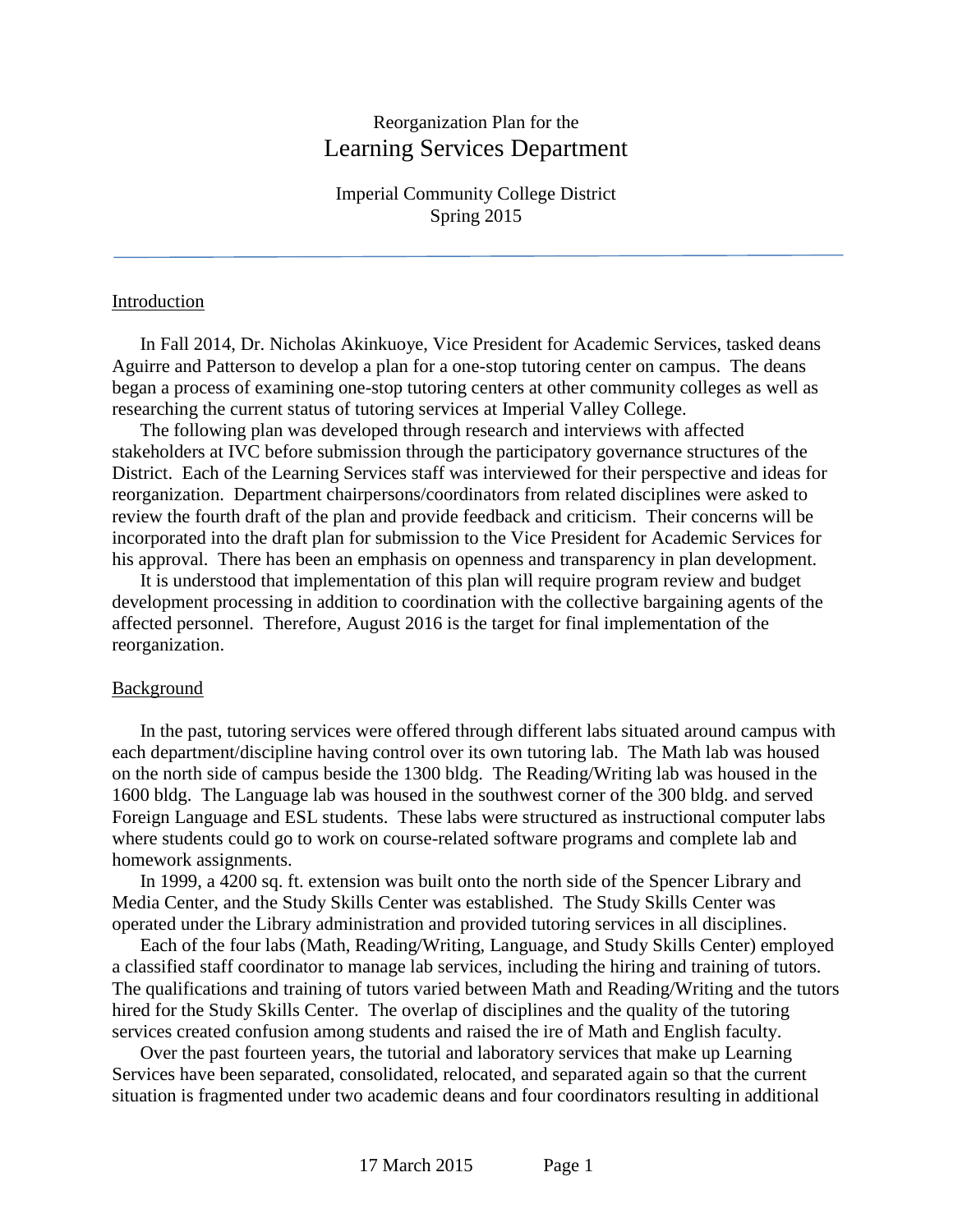confusion for staff and students alike. In recent years, budget concerns of the District resulted in cuts to accounts for tutor salaries which resulted in cuts in tutor hours. Most recently, the budget for Math tutors was removed from the budget without the knowledge of the unit manager.

## Needs/Challenges

This reorganization plan is developed to address a number of concerns and/or challenges faced by the current tutorial system on campus.

- There is a need to centralize the budgetary oversight under a single administrator.
- There is a need to centralize the policy and procedures for hiring of tutors and to provide for input from academic area leaders in the process.
- There is a need to provide consistent and effective tutor training and support for all tutors. There is a desire to renew the college's College Reading & Learning Association (CRLA) certification for our tutoring program.
- There is a need to provide reliable support for test proctoring services. With the reorganized Learning Services Department, the Learning Services Specialist (proposed position) could oversee test proctoring for all departments on campus.
- There is a need to promote and market tutoring services as a single unit, physically and conceptually.

This reorganization plan will require the careful review and revision of employee job descriptions and qualifications.

- There are four classified lab coordinator positions resulting in duplication of effort and inconsistency of work.
- The Reading/Writing Lab Tutorial Specialist is the lead instructor of the Learning Services Department without clear designation or chain of command.
- The Math Lab Tutorial Specialist is a categorical position funded through the Basic Skills Initiative.

This reorganization plan proposes the physical relocation of equipment and office space to accommodate Languages, Math, Reading/Writing and general tutorial services into the 2600 bldg. The physical work of relocation should be carefully planned to fall between academic terms to avoid interruption (as much as possible) of current tutorial services.

Research and development of this plan to reorganize the Learning Services Department at IVC has revealed an equally pressing need for greater access for students and teachers for general, instructional computer labs at multiple locations on campus. Student surveys have indicated that many students do not have access to a computer and printer; many have invested their limited dollars in smart phones. Thus students need access to general computer labs throughout the day. In addition, instructors in several disciplines are reserving the computer labs in the 2500 and 2600 buildings for class meetings (some on a regular, weekly basis, and others as needed). Data received from the lab coordinators indicated that faculty and their classes reserved over 220 hours of lab time in the fall 2014 semester alone. Therefore:

1. The Library space vacated by the Study Skills Center should be revamped into a general computer lab with appropriate acoustic doorways and staff supervision and technical support.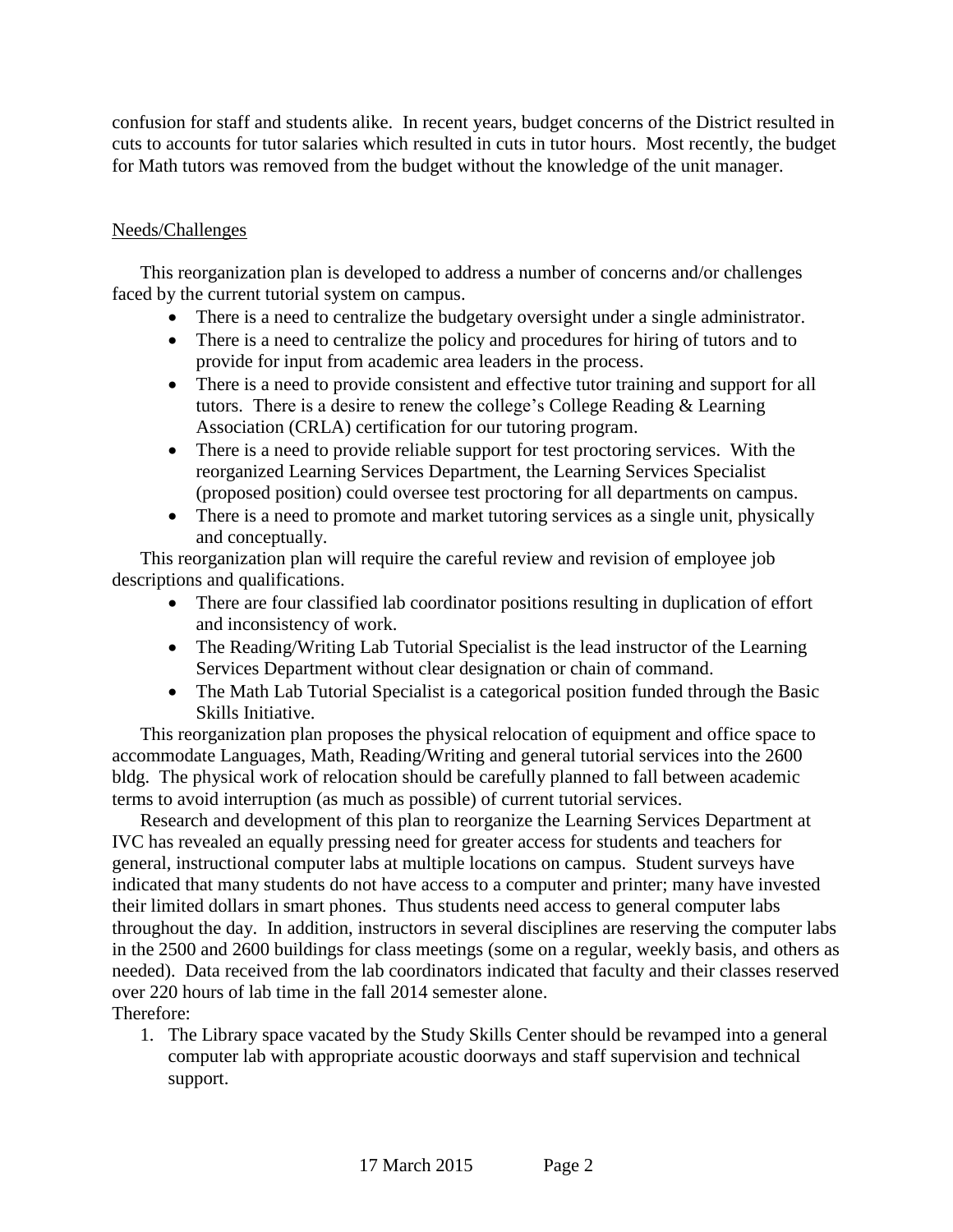- 2. Building 2500 (current Math Lab) should be reconfigured into two general, instructional computer labs to accommodate scheduling for whole class sessions. Appropriate staff should be employed to supervise the computer labs, provide technical support to students using the labs, and to schedule whole class sessions as needed by instructors from all departments/disciplines. One lab would be configured to hold 30-32 computers plus smart podium, dry erase board, and video projector, and the other lab would be configured to hold 40-44 computers plus smart podium, dry erase boards, and video projector. (If this is not feasible, two new modular buildings should be added to the modular park along Old Highway 111 to be configured into two separate instructional computer labs for classroom use.)
- 3. When funding becomes available, the District should consider expansion of the 2600 bldg. to increase tutoring services as the student population grows in the coming years.
- 4. It is assumed that these measures will be temporary until such time as the planned, new Library and Instructional Technology building is constructed. As the Library and Learning Services departments move into the new building, the current spaces would become available for reallocation to classroom and student services needs.

### **Proposal**

This proposal will reorganize the Learning Services Department to provide a clear framework for all tutorial and instructional computer lab services on campus. A clear organizational chart is proposed, supported with new job positions and descriptions. The Learning Services Department will exist in three physical locations on campus: (1) the 2600 bldg. will house all tutoring services; (2) the Library Annex will be reconfigured into a general, instructional computer lab for Library and classroom use overseen by a Microcomputer Lab Assistant; and (3) the 2500 bldg. (which currently houses the Math Lab) will be reconfigured into two general, instructional computer labs for classroom use (one housing 30-32 computers plus instructional smart podium and dry erase boards and one housing 40-44 computers plus instructional smart podium and dry erase boards) overseen by two Microcomputer Lab Assistants (one per lab).

This proposal will centralize the hiring, training, and evaluation of tutors under the Learning Services Specialist. The Learning Services Specialist will train the tutors in general tutoring strategies and techniques, as well as general study skills. The English and Math departments, respectively, will coordinate the training of tutors in English (reading and writing) and Math. (During the 2016-17 school year, the Learning Services Department will survey the need for tutors in ESL, Spanish, and French.)

**Phase 1** is the formal reorganization of the Learning Services Department. Exhibit A is a graphic representation of the proposed Learning Services Department. The department will be supervised by the dean of the Arts, Letters, & Learning Services Division. The department will be directed by a Learning Services Specialist (194-day faculty position). The operations of the department will be supported by a Staff Secretary II and four Microcomputer Lab Assistants. Exhibit B is a table which demonstrates possible cost savings as a result of the reorganization plan. Exhibits C.1 and C.2 show the proposed floor plans for the 2500 bldg. and the 2600 bldg.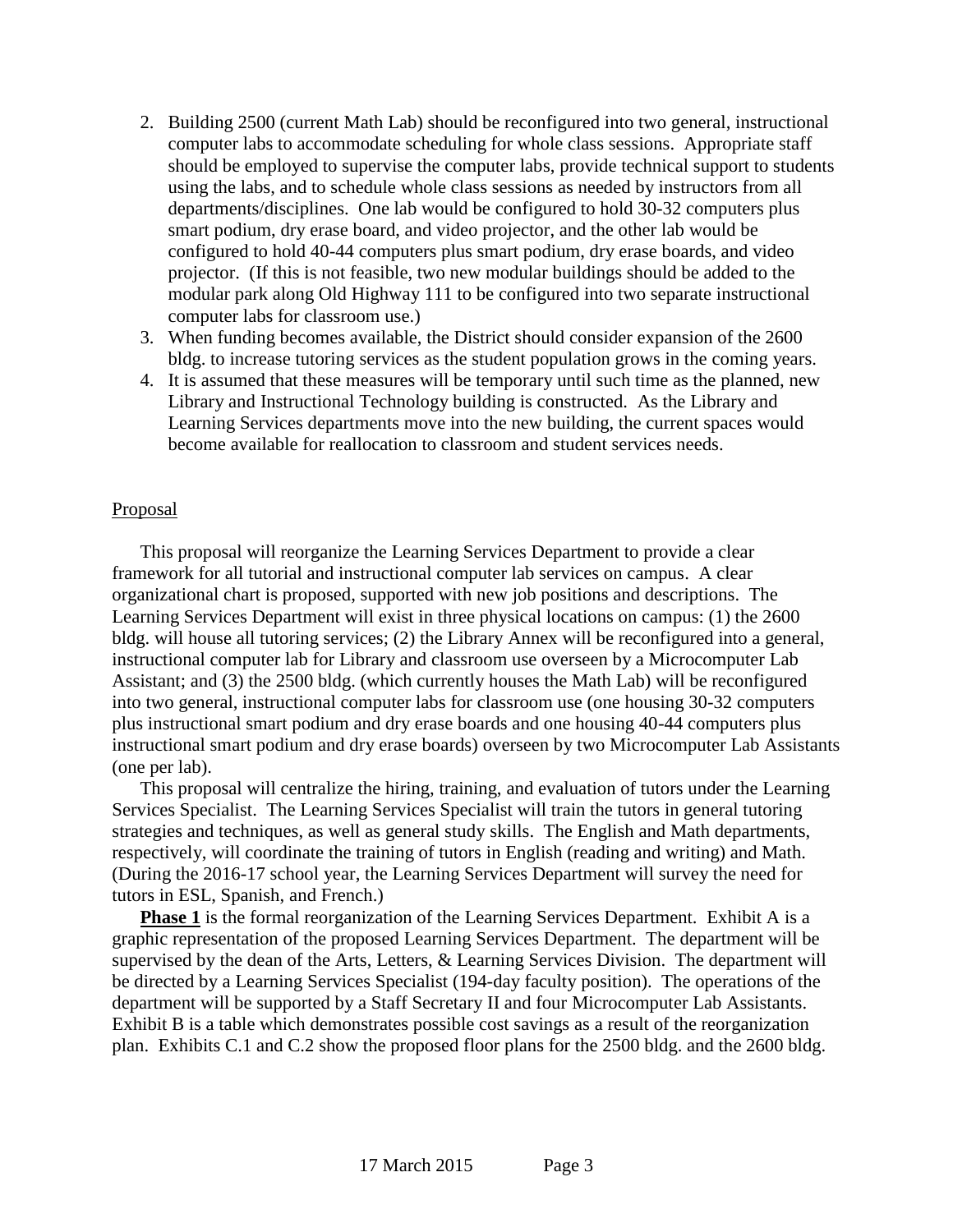Phase 1 should be finalized and approved by the governing board by the close of the 2014-15 academic year. The approved reorganization will then inform the program review cycle beginning in August 2015 for inclusion in the budget development cycle for FY 2016-17.

Phase 1 will include the governing board approval of the new position description (Learning Services Specialist). Exhibit D contains the proposed position description. In addition, the position description for Apprentice Tutor will be modified and a position description for Student Tutor will need approval by the governing board. Exhibits E.1 (Apprentice Tutor) and E.2 (Student Tutor) contain these position descriptions.

**Phase 2** will require collaboration of the dean of the Arts, Letters, & Learning Services division with Human Resources and representatives from both the CCA/CTA/NEA and CSEA agencies. The position description for the Microcomputer Lab Assistant will need modification to reflect slight changes. Exhibit F contains the current position description with proposed modifications highlighted.

This reorganization plan will simplify the coordination of the labs, eliminating duplication of effort by the four current lab coordinators. To demonstrate this duplication, Exhibits G through L contain current position descriptions. Exhibit M is a copy of the position description for the Staff Secretary II. Exhibit N is a chart showing the representative duties flow from the current system to the proposed Learning Services Department. As duties are folded into the Learning Services Specialist position, the need for four lab coordinators is eliminated.

Care must be taken to ensure that appropriate protocols are followed for reduction in force (RIF). Once the formal reorganization of the Learning Services Department has been approved by the governing board, Phase 2 can begin. Phase 2 reduction in force should be completed during the 2015-16 school calendar. The hiring of the proposed Learning Services Specialist should occur during the spring of 2016, effective 1 July 2016.

**Phase 3** is the physical reorganization of the Learning Services Department which will require the reconfiguration of the 2600 bldg. to accommodate all tutoring services for Languages, Math, Reading, Writing, and other disciplines as needed. Room 2602 will serve for tutoring in Math and Science. Room 2603 will serve for tutoring in English (Reading & Writing). Room 2608 will serve for tutoring in Foreign Language and English as a Second Language (ESL). Room 2609 will be reconfigured into a Teaching/Training lab to house tutor training, small group trainings, and professional development activities. Room 2610 will be reconfigured into a general tutoring area with 2-3 small group study rooms, holding 5-10 students at a time.

**Phase 4:** The physical reorganization of the Learning Services Department will require the reconfiguration of the Library Annex and 2500 bldg. The Library Annex will be reconfigured into a general computer lab for library and individual study use. The Library Annex computer lab will be monitored by a Microcomputer Lab Assistant. The 2500 bldg. (or two modular buildings added to the modular park along Old Highway 111) will be reconfigured into two general, instructional computer labs for classroom use as needed and general computer use as available. One lab will house 30-32 computers plus an instructor's smart podium and dry erase boards. The second lab will need to house at least 40-44 computers (plus an instructor's smart podium and dry erase boards) to house larger class sizes. Each of these two labs will be monitored by a Microcomputer Lab Assistant.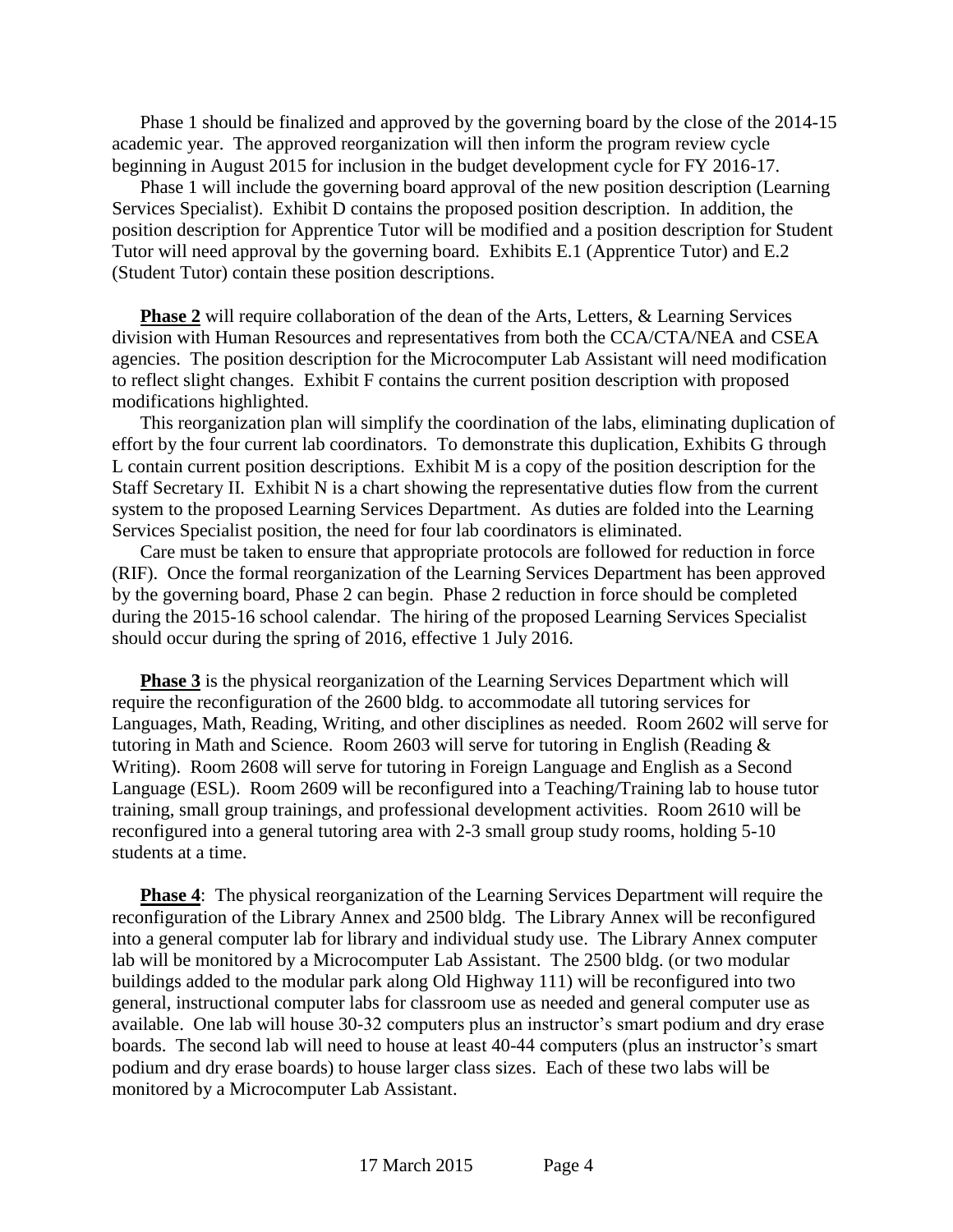Phase 3 and Phase 4 physical reconfigurations and installation and set-up of computer labs should be completed during the summer of 2016. It is believed that cost savings in salaries during the first year of operation will cover the costs for physical refurbishment/remodeling. The reorganized Learning Services Department can begin full operations in August 2016.

#### **Implementation**

#### **Phase 1 Implementation** (Spring 2015):

Phase 1 is completed when this reorganization plan is approved by the governing board, including the organizational flow chart for the department and the Learning Services Specialist position description. Prior review of the plan will be provided to the Curriculum Committee<sup>1</sup>, College Council, Academic Senate, and President's Cabinet. This reorganization plan also will be presented to the Facilities Committee and the College Council for their information.

Responsible party: the dean of the Arts, Letters, & Learning Services Division with the assistance of the dean of the Health & Science Division.

Anticipated completion date: Academic Senate agenda for June 3, 2015 (second reading), and Board of Trustees agenda for June 17, 2015.

#### **Phase 2 Implementation** (FY 2015-16):

Upon the approval of the reorganization plan, organization flow chart for the Learning Services Department, and the Learning Services Specialist position description, the two affected faculty and four affected classified staff will be notified of the reduction in force (RIF) as the current positions will be phased out by end of FY 2015-16. One Microcomputer Lab Assistant is currently employed under the Library budget; her position funding would shift to the Learning Services budget beginning FY 2016-17.

Responsible party: the Vice President for Academic Affairs with the assistance of the Office of Human Resources.

Anticipated completion date: March 15, 2016 (the CSEA and CCA/CTA/NEA contracts contain different deadlines and protocols).

#### **Phase 3 and Phase 4 Implementation** (Summer 2016):

The 2600 bldg., 2500 bldg., and Library Annex will be closed to students during the summer of 2016 to accommodate the facility remodeling and the installation and set-up of the computer labs.

Using current computers in the relocation, the 2600 bldg. would shift from 171 computers to 117; the 2500 bldg. would shift from 48 computers to 78; and the Library Annex would increase Library computers from 43 to 67.

Responsible party: the dean of the Arts, Letters, & Learning Services Division in collaboration with the Director of Maintenance and the Chief Technology Officer.

Anticipated completion date: August 10, 2016. Physical construction and technology installation will need to be integrated for maximum efficiency.

 1 While this plan contains no changes to curriculum, the Curriculum Committee is made up of department chairs/coordinators and representatives from Student Services.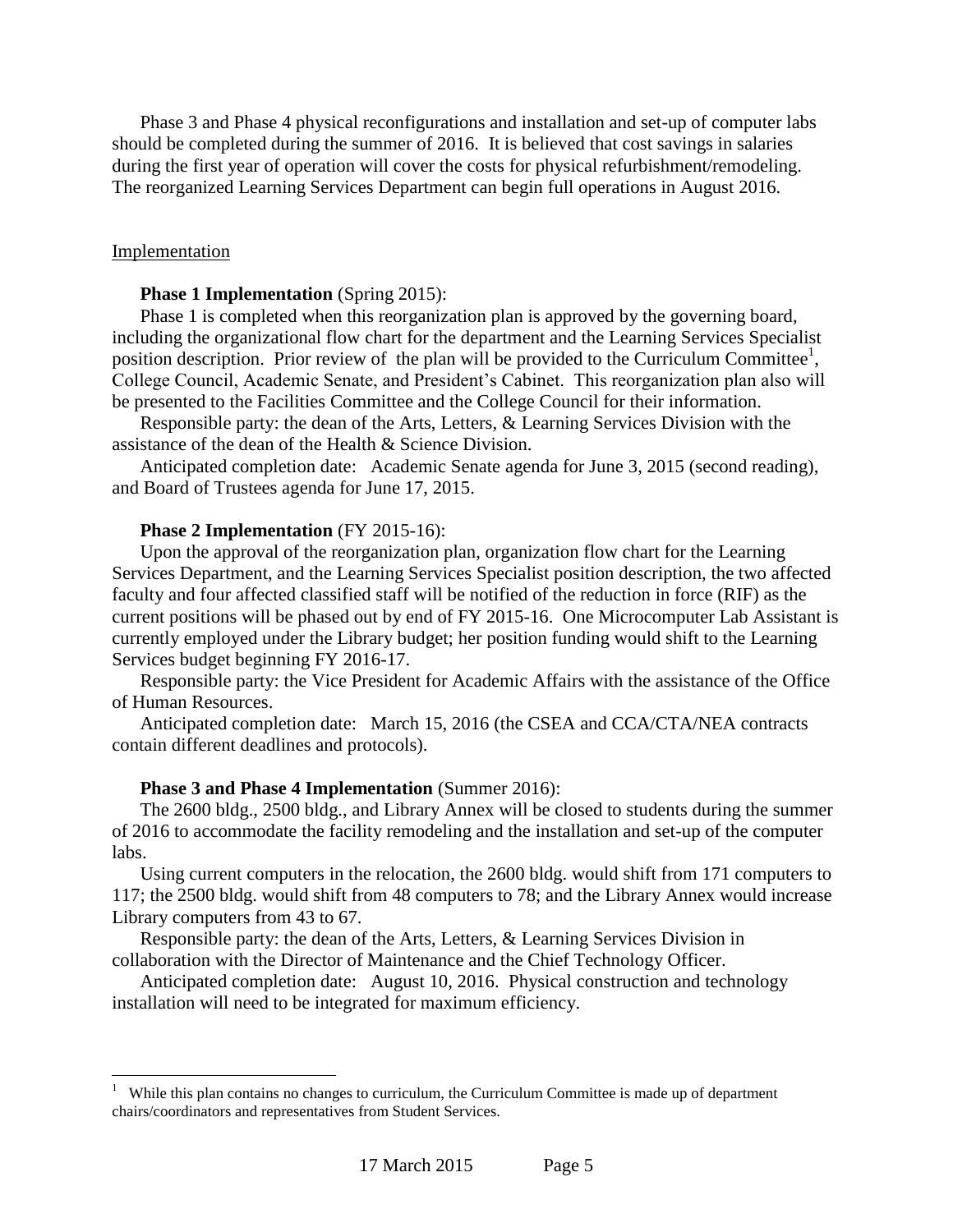### Conclusion

The development of this plan hoped to accomplish two things: (1) to meet the needs of the District for a centralized Learning Services Department for budget management, program review and planning, and uniform practices for hiring and training of tutors and (2) to meet the needs of the academic departments for significant and meaningful involvement in the selection and training of tutors.

This plan reorganizes the current, fragmented Learning Services Department into a cohesive department in anticipation of a future move into the planned, new Library and Instructional Technology building.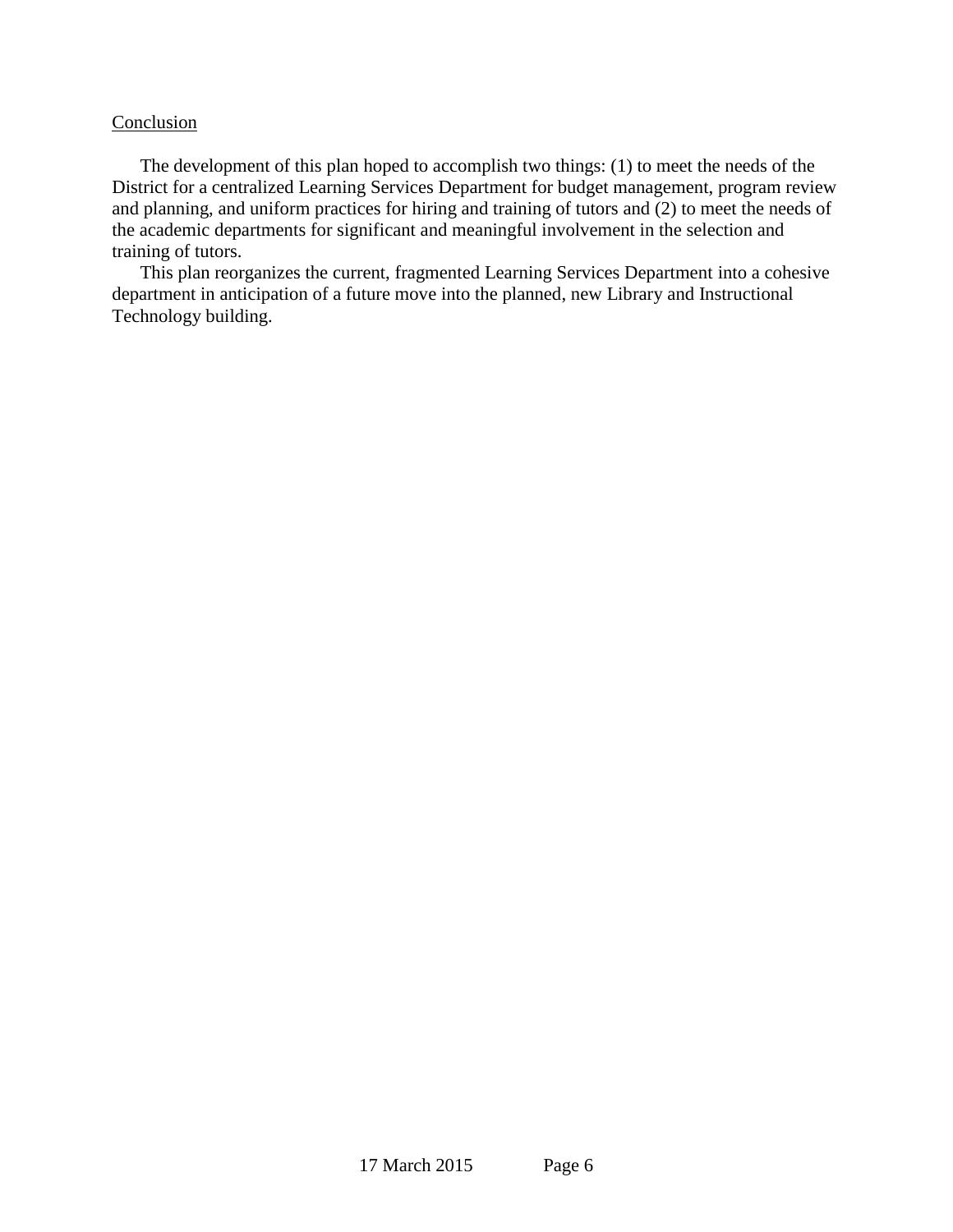### Exhibits

- Exhibit A: Proposed Organizational Chart
- Exhibit B: Current to Proposed Salary Comparison
- Exhibit C.1: Floor Plan for 2600 Bldg.
- Exhibit C.2: Floor Plan for 2500 Bldg.
- Exhibit D: Proposed Position: Learning Services Specialist (194-day faculty position)
- Exhibit E.1: Proposed Job Description for Student Tutor
- Exhibit E. 2: Proposed Job Description for Apprentice Tutor
- Exhibit F: Current Position: Microcomputer Lab Assistant
- Exhibit G: Current Position: Reading/Writing Lab Tutorial Specialist
- Exhibit H: Current Position: Math Lab Tutorial Specialist
- Exhibit I: Current Position: Math Lab Instructional Specialist
- Exhibit J: Current Position: Language Lab Coordinator
- Exhibit K: Current Position: Reading/Writing Lab Coordinator
- Exhibit L: Current Position: Learning Support Services Coordinator
- Exhibit M: Current Position: Staff Secretary II
- Exhibit N: Representative Duties Chart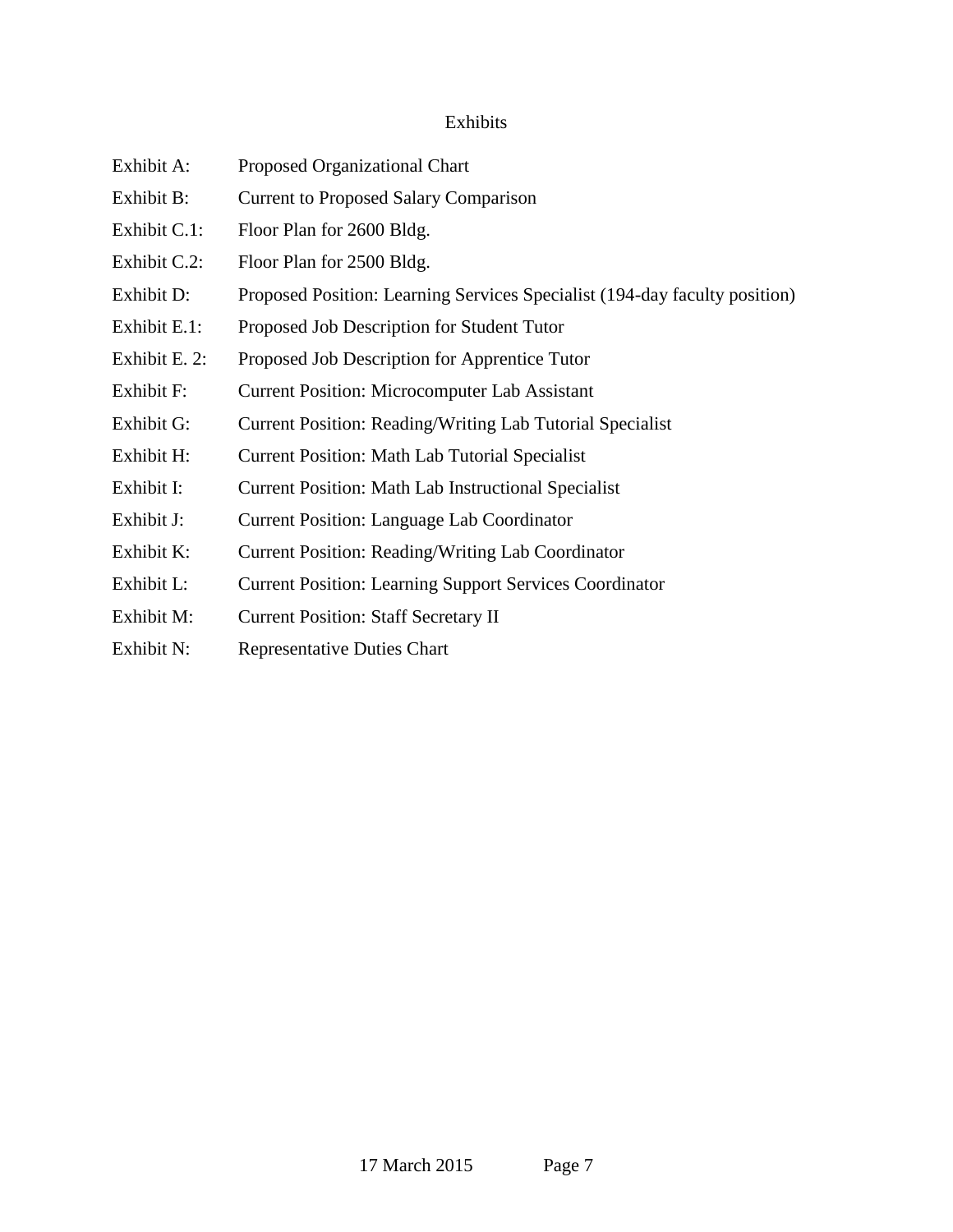



† These two Microcomputer Lab Assistants will work a swing shift (12:30 p.m. to 9:00 p.m., Monday through Thursday, and 9:00 a.m. to 5:30 p.m. on Fridays) to allow the Tutoring Center and 2500 bldg. labs to be open to students 8:30 a.m. to 8:30 p.m. (Monday through Thursday) and 8:30 a.m. to 5:00 p.m. (Friday). The Lab Assistants will be cross-trained to cover the instructional labs as needed.

Software Programs currently in use:

| WebStar                    | <b>Black</b> |
|----------------------------|--------------|
| Microsoft Word             | Excel        |
| <b>Focus on Grammar</b>    | MyS          |
| My ELT                     | Aplia        |
| My English Lab             | Math         |
| Engrade                    | MyF          |
| <b>Burlington English</b>  | Imagi        |
| <b>Pronunciation Power</b> | MyS          |
| North Star Lab             | Anda         |
| <b>Skills for Success</b>  |              |

Blackboard My Skills Tutor Aplia Math XL My French Lab Imagina My Spanish Lab Anda! cursoelemental

\* Tutors and Student Assistants by Rank and Pay Rate (Proposed):

**Student Assistants**: Student Assistants are work study students who provide support to the dayto-day operations of the Learning Services Department.

**Student Tutors**: Student Tutors are individuals currently enrolled in classes at Imperial Valley College who meet minimum requirements established by the Learning Services Department in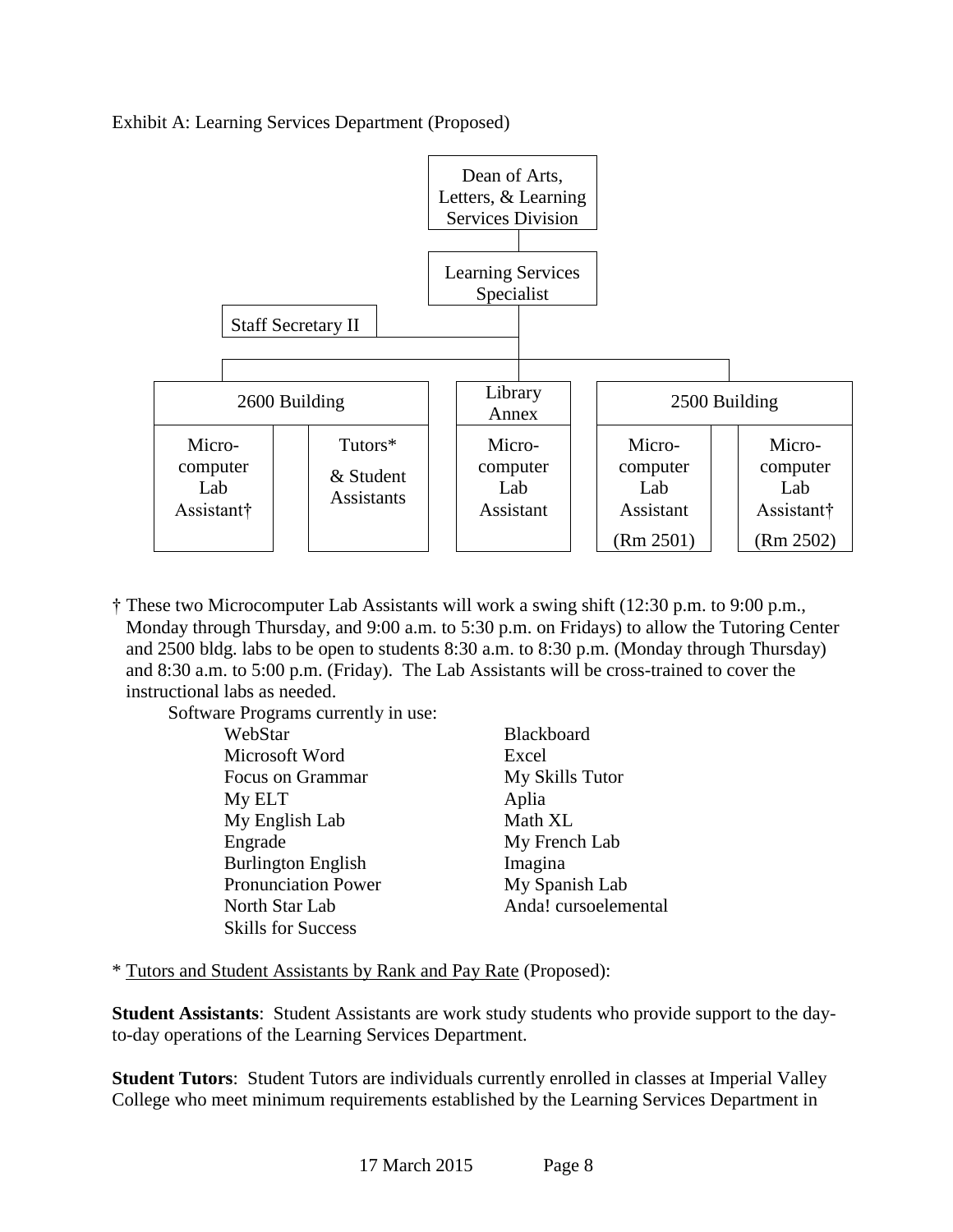consultation with appropriate academic area leaders (e.g., Math or English). These tutors are limited to no more than two years of service and must continue enrollment in classes at Imperial Valley College throughout their employment as Student Tutor. Pay Rate: CA minimum wage.

Screening, interview, selection, training, and evaluation of Student Tutors will be conducted collaboratively between the Learning Services Specialist and the chair, coordinator, or designee of the related discipline (i.e., the Learning Services Specialist and the Math Coordinator, or designee, would hire, train, and evaluate Math Student Tutors). Student Tutors will be hired subject to available funding.

#### **Apprentice Tutors**:

Board Resolution 12838 (12 November 2003) established the Apprentice Program "to develop paraprofessionals who can provide leadership and expertise in a learning lab, tutorial center, learning resource center, or the equivalent […] The Apprentice may be employed for a maximum of eight (8) semesters, consecutive or cumulative, excluding summer sessions, and may not work more than 170 working days or more than 980 hours during any fiscal year."

Apprentice Tutors are individuals who possess an associate, bachelor's, or master's degree in field(s) related to their tutoring assignment (e.g., Math or English). These are part-time employees of the District who will report to the Learning Services Specialist and will not be subject to current enrollment status. Priority for Apprentice Tutor positions will be given to Math and English tutor applicants.

Board Resolution 14032 (20 February 2008) established the following pay rates:

|                             |                     | $0-500$ hours | 500-980 hours |
|-----------------------------|---------------------|---------------|---------------|
| Apprentice Tutor I          | (associate degree)  | \$11.00/hr    | \$12.00/hr    |
| Apprentice Tutor II         | (bachelor's degree) | \$13.75/hr    | \$14.75/hr    |
| <b>Apprentice Tutor III</b> | (master's degree)   | \$16.50/hr    | \$17.50/hr    |

Screening, interview, selection, training, and evaluation of Apprentice Tutors will be conducted collaboratively between the Learning Services Specialist and the chair, coordinator, or designee of the related discipline (i.e., the Learning Services Specialist and the Math Coordinator, or designee, would hire, train, and evaluate Math Apprentice Tutors). Apprentice Tutors will be hired subject to available funding.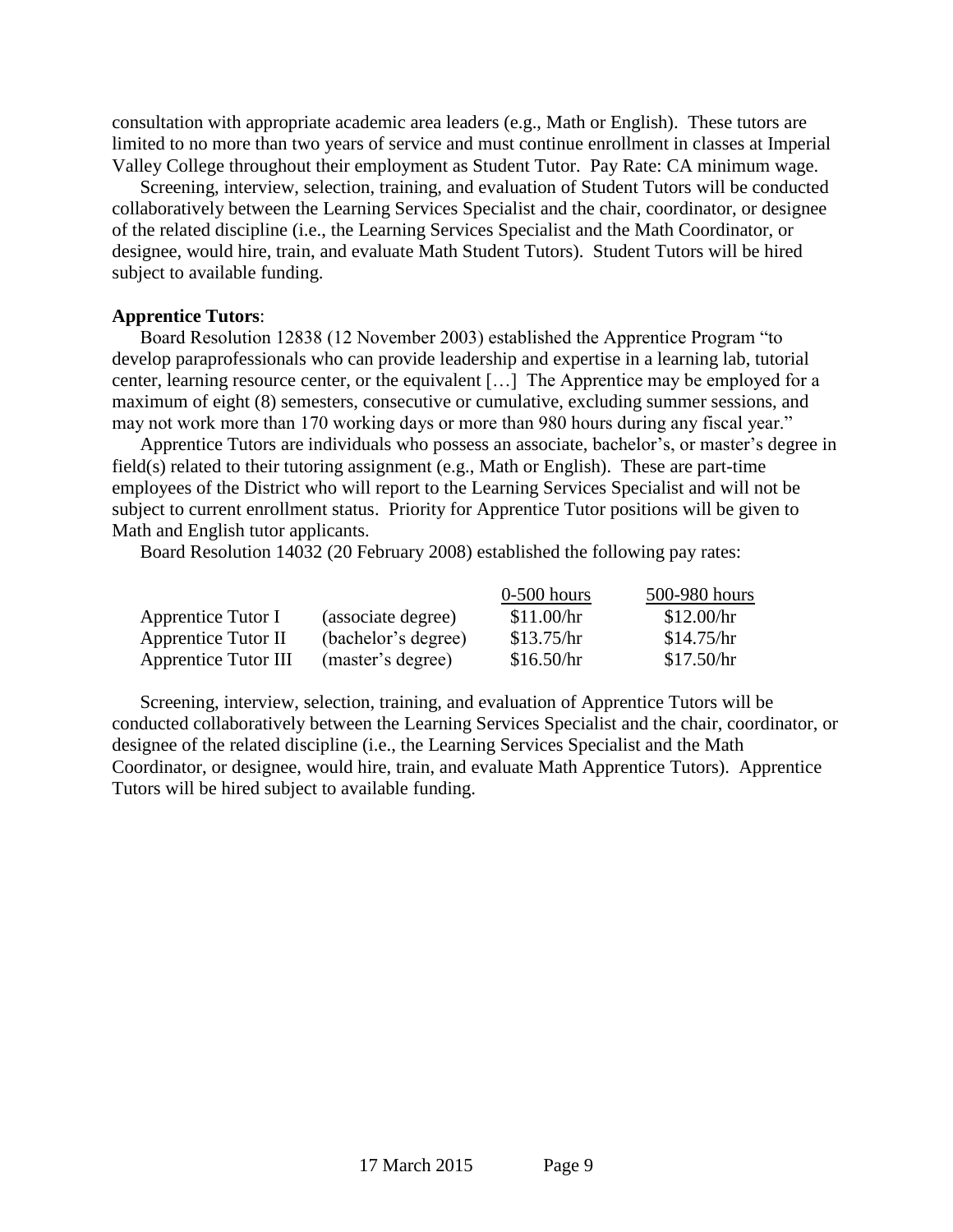Appendix B: Current to Proposed Salary Comparison

| <b>Current Positions</b>                  | 2014-15<br><b>Salaries</b> | 2015-16<br><b>Salaries</b>                | <b>Proposed Positions</b>                  |
|-------------------------------------------|----------------------------|-------------------------------------------|--------------------------------------------|
| Reading/Writing Lab                       | A/13                       | A/14                                      | <b>Learning Services</b><br>A/15           |
| Tutorial Specialist <sup>1</sup>          |                            |                                           | Specialist                                 |
| Math Lab Tutorial Specialist <sup>2</sup> |                            | Math Lab Tutorial Specialist <sup>2</sup> |                                            |
| Math Lab                                  |                            |                                           |                                            |
| Instructional                             | Range 24                   |                                           | Microcomputer Lab<br>Range 12              |
| Specialist                                | Step 0                     | Y-rated                                   | \$29,844-\$59,076<br>Assistant             |
| Math Lab                                  | Range 10                   | Range 10                                  |                                            |
| Instructional                             | Step 3                     | Step 4                                    |                                            |
| Assistant (part-time)                     | (58%)                      | (58%)                                     |                                            |
| Language Lab                              | Range 17                   |                                           | Microcomputer Lab<br>Range 12              |
| Coordinator                               | Step 0                     | Y-rated                                   | \$29,844-\$59,076<br>Assistant             |
| Reading/Writing Lab                       | Range 17                   |                                           | Range 12<br>Microcomputer Lab              |
| Coordinator                               | Step 0                     | Y-rated                                   | \$29,844-\$59,076<br>Assistant             |
| <b>Learning Support</b>                   | Range 17                   |                                           |                                            |
| <b>Services Coordinator</b>               | Step 0                     | Y-rated                                   |                                            |
| Staff Secretary II <sup>3</sup>           | Range 12                   | Range 12                                  | <b>Staff Secretary II</b><br>Range 12      |
|                                           | Step 5                     | Step 5                                    | Step 5 (longevity?)                        |
| Microcomputer Lab                         | Range 12                   |                                           | Microcomputer Lab                          |
| Assistant <sup>4</sup>                    | Step 0                     | Y-rated                                   | Assistant<br>Y-rated                       |
|                                           |                            |                                           |                                            |
| <b>Annual Totals</b>                      | \$403,138                  | \$423,840                                 | <b>Annual Range</b><br>\$227,513-\$335,832 |

This reorganization plan could lead to a potential savings of at least \$88,000. Depending on the timing of reductions in force, savings during FY 2015-16 could be used to cover some or all of the construction and installation costs for Phases 3 & 4.

## Notes:

- 1 The Reading/Writing Lab Tutorial Specialist meets the minimum qualifications (2014) for the proposed Learning Services Specialist position.
- 2 The Math Lab Tutorial Specialist position is funded categorically through the Basic Skills Initiative and could continue so long as categorical funding continues.
- 3 One of the Staff Secretary II positions in the Arts, Letters, & Learning Services Division office would shift to the 2600 bldg. to support the new Learning Services Department. This employee would provide assistance to the division office when appropriate.
- 4 The Microcomputer Lab Assistant currently working in the Library would continue as a Microcomputer Lab Assistant in the proposed, reorganized Learning Services Department.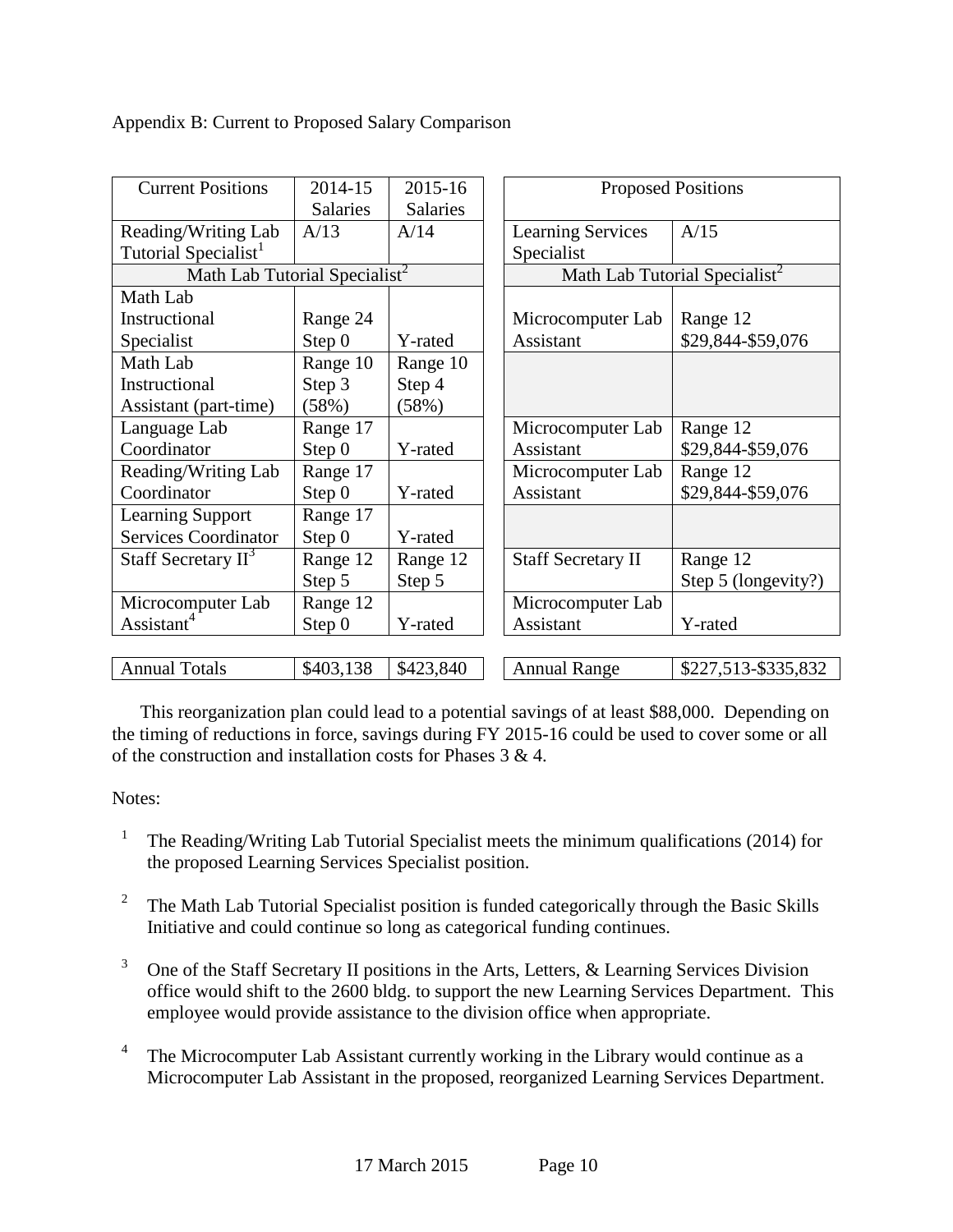Exhibit C1: Floor Plan for 2600 bldg. (Current and Proposed)

| 2000 DRg. Layout (Current) (171 computers) |          |                |                 |                |                    |  |  |  |  |  |  |
|--------------------------------------------|----------|----------------|-----------------|----------------|--------------------|--|--|--|--|--|--|
| 2609                                       | 2608     |                |                 |                | 2603               |  |  |  |  |  |  |
| Language                                   | Language |                | Server          | Office         | <b>Writing Lab</b> |  |  |  |  |  |  |
| Lab                                        | Lab      |                | Room            | 2604           | (28)               |  |  |  |  |  |  |
| (36)                                       | (32)     | Office<br>2607 | Storage<br>2606 | Office<br>2605 |                    |  |  |  |  |  |  |
| 2610                                       |          |                | Lobby           |                | 2602               |  |  |  |  |  |  |
| Business, Math, &                          |          |                |                 |                | Reading Lab        |  |  |  |  |  |  |
| Psychology Lab                             |          |                |                 |                | (41)               |  |  |  |  |  |  |
| (statistics program)                       |          | Office         |                 | Office         |                    |  |  |  |  |  |  |
| (34)                                       |          | 2611           |                 | 2601           |                    |  |  |  |  |  |  |
|                                            |          |                |                 |                |                    |  |  |  |  |  |  |

**2600 Bldg. Layout (Current)** (*171 computers*)

\* *Not to Scale*.

|                   | One-Stop Tutting Center (Troposeu) (117 compaters) |        |         |        |                         |
|-------------------|----------------------------------------------------|--------|---------|--------|-------------------------|
| 2609              | 2608                                               |        |         |        | 2603                    |
| Teaching/         | Language                                           |        | Server  | Office | <b>English Tutoring</b> |
| Training          | Tutoring                                           |        | Room    | 2604   | (Reading $\&$           |
| Lab               | (Spanish,                                          |        |         |        | Writing)                |
| (20)              | French, &                                          | Office | Storage | Office | (28)                    |
|                   | ESL)                                               | 2607   | 2606    | 2605   |                         |
|                   | (28)                                               |        |         |        |                         |
| 2610              |                                                    |        | Lobby   |        | 2602                    |
|                   | General Tutoring and                               |        |         |        | Math Tutoring           |
| <b>Study Area</b> |                                                    |        |         |        | (41)                    |
|                   |                                                    |        |         |        |                         |
|                   |                                                    |        |         |        |                         |
| Study             | Study                                              | Study  |         | Office |                         |
| Room?             | Room?                                              | Room?  |         | 2601   |                         |

## **One-Stop Tutoring Center (Proposed)** (*117 computers*)

\* *Not to Scale*.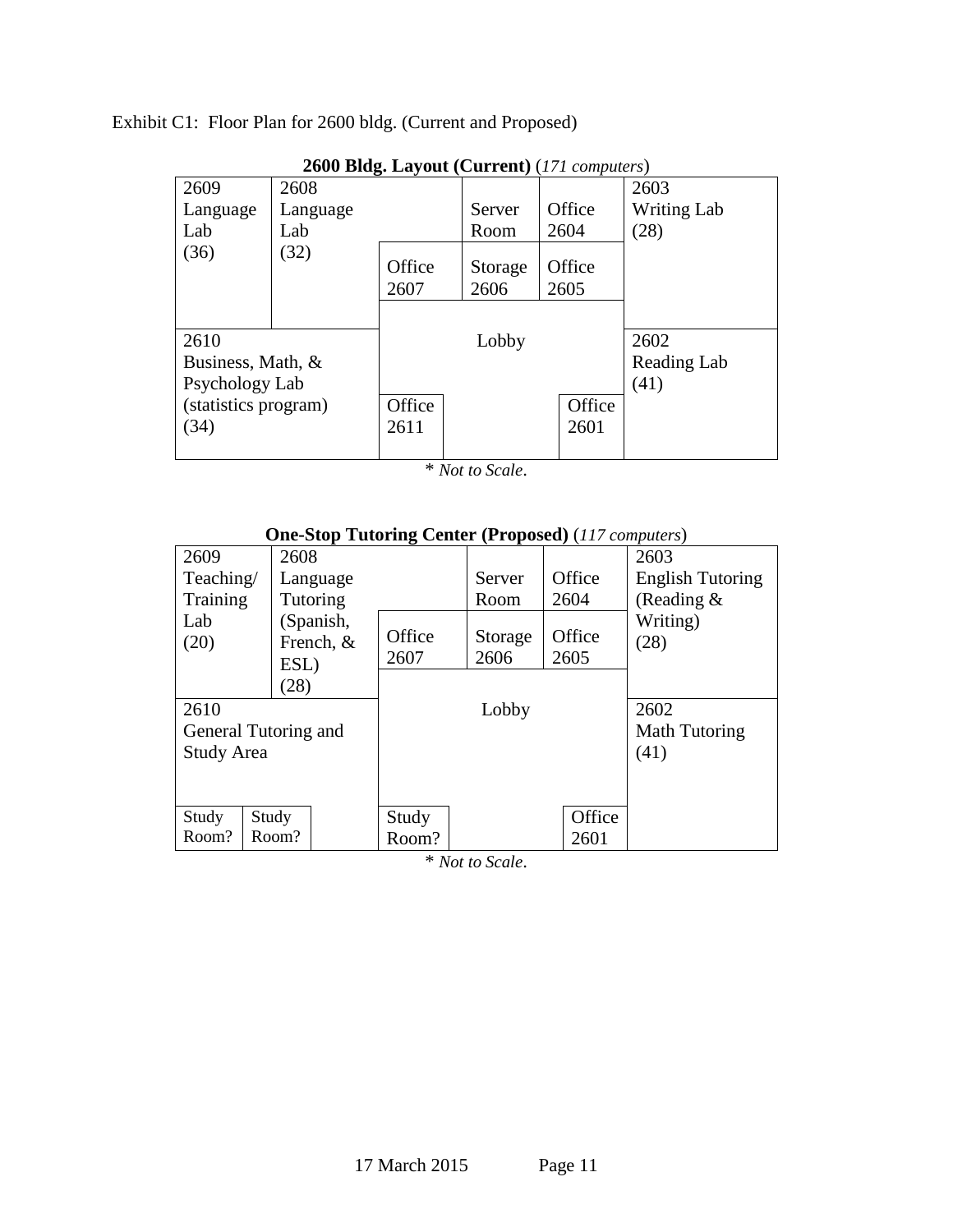## Exhibit C2: Floor Plan for 2500 bldg. (Current and Proposed)



### **2500 Bldg. Layout (Current)** (*48 computers*)

\* *Not to Scale*.



\* *Not to Scale*.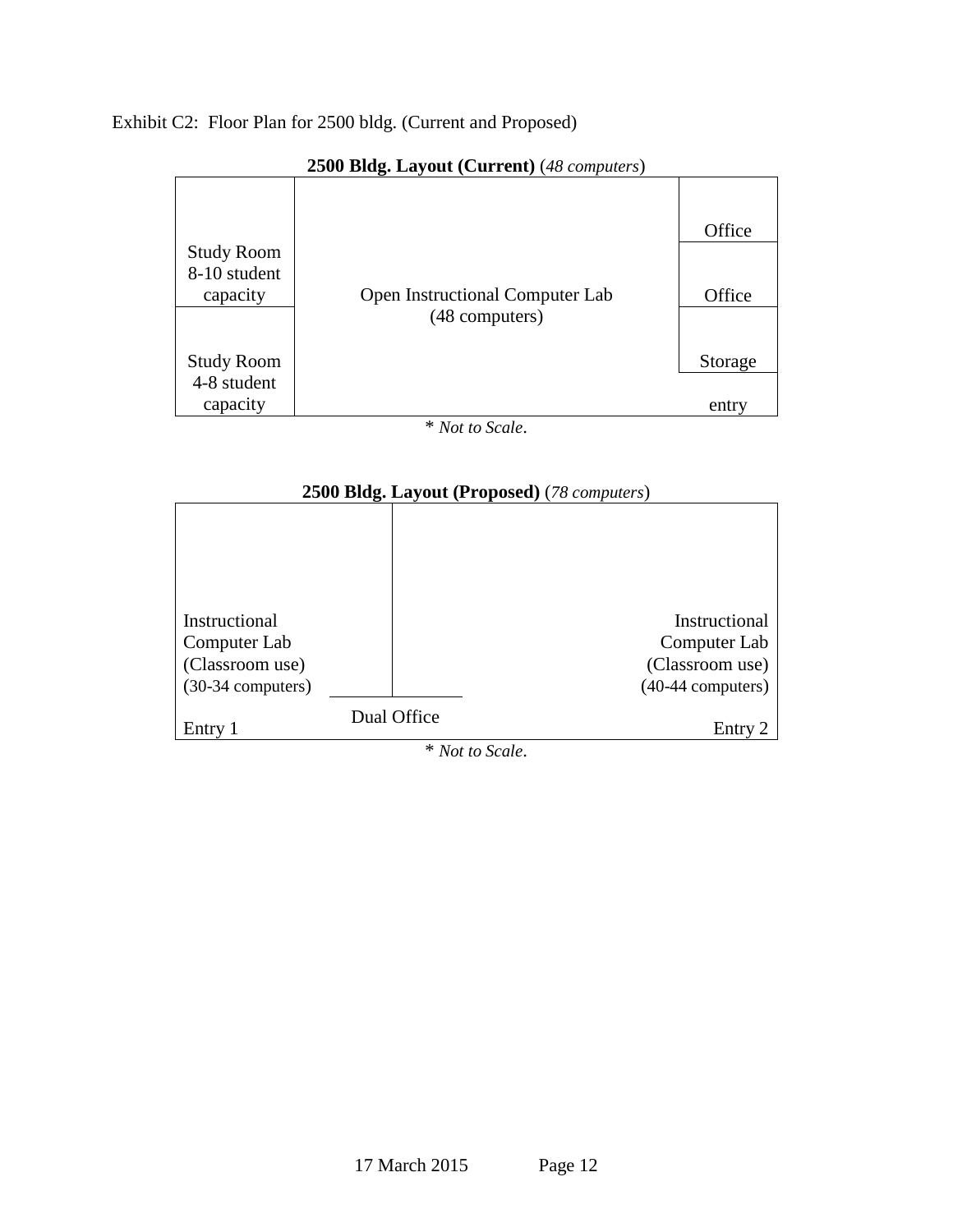## Exhibit D: Proposed Position: Learning Services Specialist (194-day faculty position)

Basic Function: Under the supervision of the area Administrator, develop, implement, manage, and evaluate effective learning assistance programs offered throughout the College; in collaboration with the appropriate academic area leaders, interview, hire, train and supervise all tutors in the department; provide on-going professional development for tutors; oversee work schedules for all tutors; integrate new materials and resources into the instructional computer labs; oversee classified personnel and student workers in the department to maintain continuity; prepare financial, statistical and program review reports and other documents as assigned.

Representative Duties:

- Supervise the day-to-day operations and maintenance of the Learning Services Labs; assure availability of necessary materials and maintain an appropriate learning environment; establish and monitor lab schedules to optimize tutor availability and student participation.
- Recruit, screen, select, train, assign, evaluate, discipline, schedule, promote and terminate tutors; verify employment eligibility as required by federal and State laws and check with applicant references; train and supervise work study students assigned to the Tutoring Center (Bldg. 2600); prepare and submit Apprentice tutor payroll information to the Human Resources Office; determine tutor pay range assignments and pay adjustments.
- Address problem situations concerning the tutors and their interaction and effectiveness in dealing with students.
- Meet and confer with department chairs/coordinators and department faculty to establish and implement program standards, policies and procedures; coordinate with departments and programs such as DSP&S and EOPS to meet tutoring needs.
- Prepare and maintain records of student lab usage; operate a computer to input and tabulate attendance for various reports.
- Develop program review documentation for the Learning Services Department; prepare and maintain the department budget; process time sheets; analyze budget and make recommendations.
- Participate in the review, selection, and adaptation of instructional materials for the lab.
- Coordinate supportive/assistive learning and tutoring services to individual students and to campus-wide programs and activities including the LRNA 800 non-credit Supervised Tutoring and the support of the student learning outcomes (SLOs).
- Promote Learning Services programs and services throughout the College; participate collegially in the campus-wide development of effective learning assistance programs; receive requests for special reports, tabulate needed results, and respond to survey requests from other educational institutions.
- Coordinate workshops to assist students in developing study skills and other areas which facilitate student success such as reading, English composition, and basic mathematics; coordinate conversation sessions for ESL students.
- Coordinate test proctoring with students and instructors.
- Serve on departmental/college committees.
- Perform other tasks as assigned.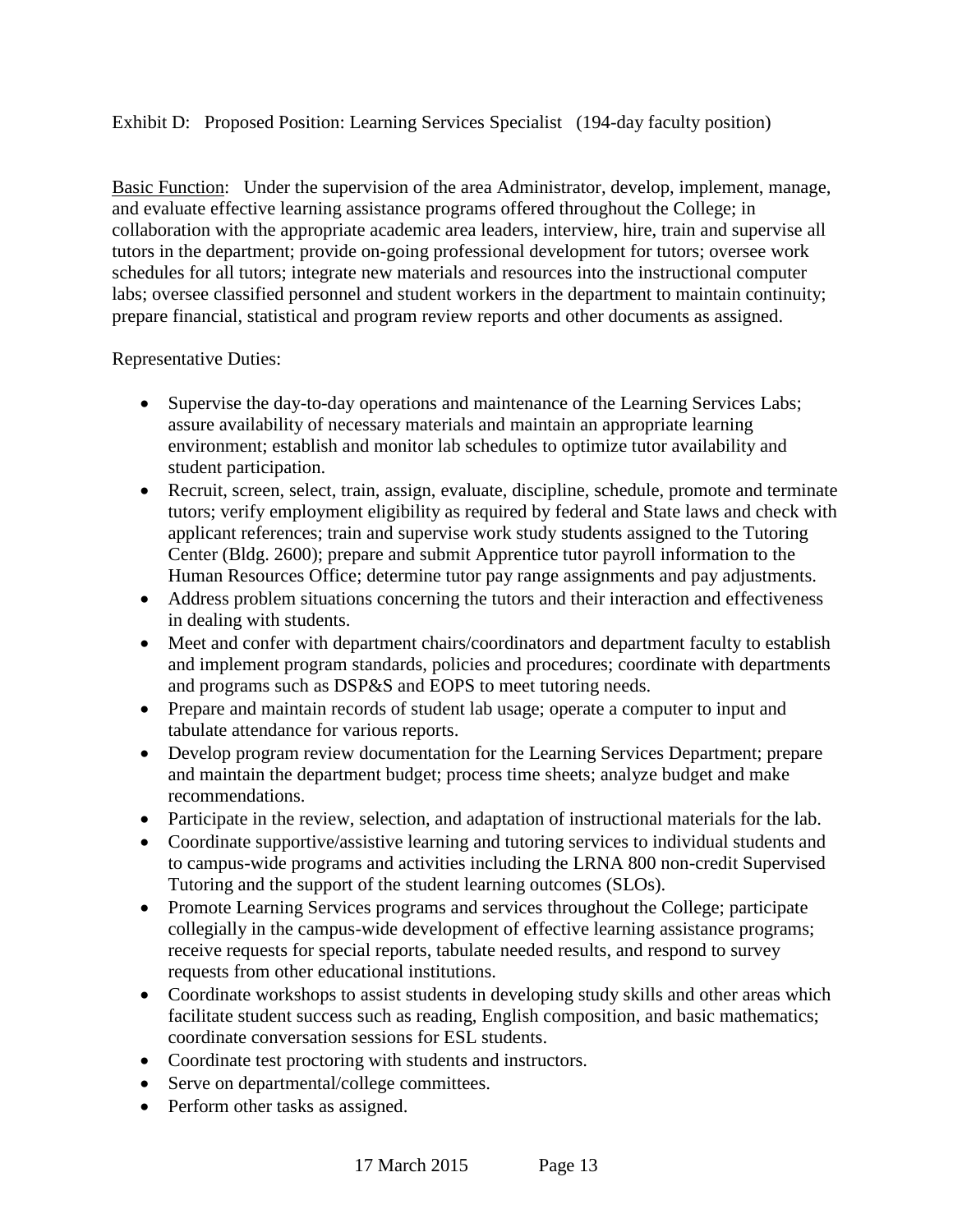## Knowledge and Abilities:

Knowledge of  $-$ 

- Effective academic support programs and retention strategies at the college level.
- Learning theories, study skills, tutoring practices, and instructional practices aimed at student success.
- Supervisory/administrative experience.
- Computer-assisted instruction.

Ability to  $-$ 

- Perform basic computer skills to conduct research and generate reports.
- Communicate effectively and work with a diverse student and faculty population.

## Minimum Qualifications:

- 1. Must meet one of the following qualifications (a) or (b):
	- (a) Possess a master's degree in any master's degree level discipline in which learning assistance or tutoring is provided at the college; -or-
	- (b) Possess a Master's degree in education, educational psychology, or instructional psychology, or other master's degree with emphasis in adult learning theory. -and-
- 2. Demonstrate sensitivity to and ability to work with diverse academic, socio-economic, cultural, and ethnic backgrounds of community college students, including those with disabilities. (AB 1725, 87360a).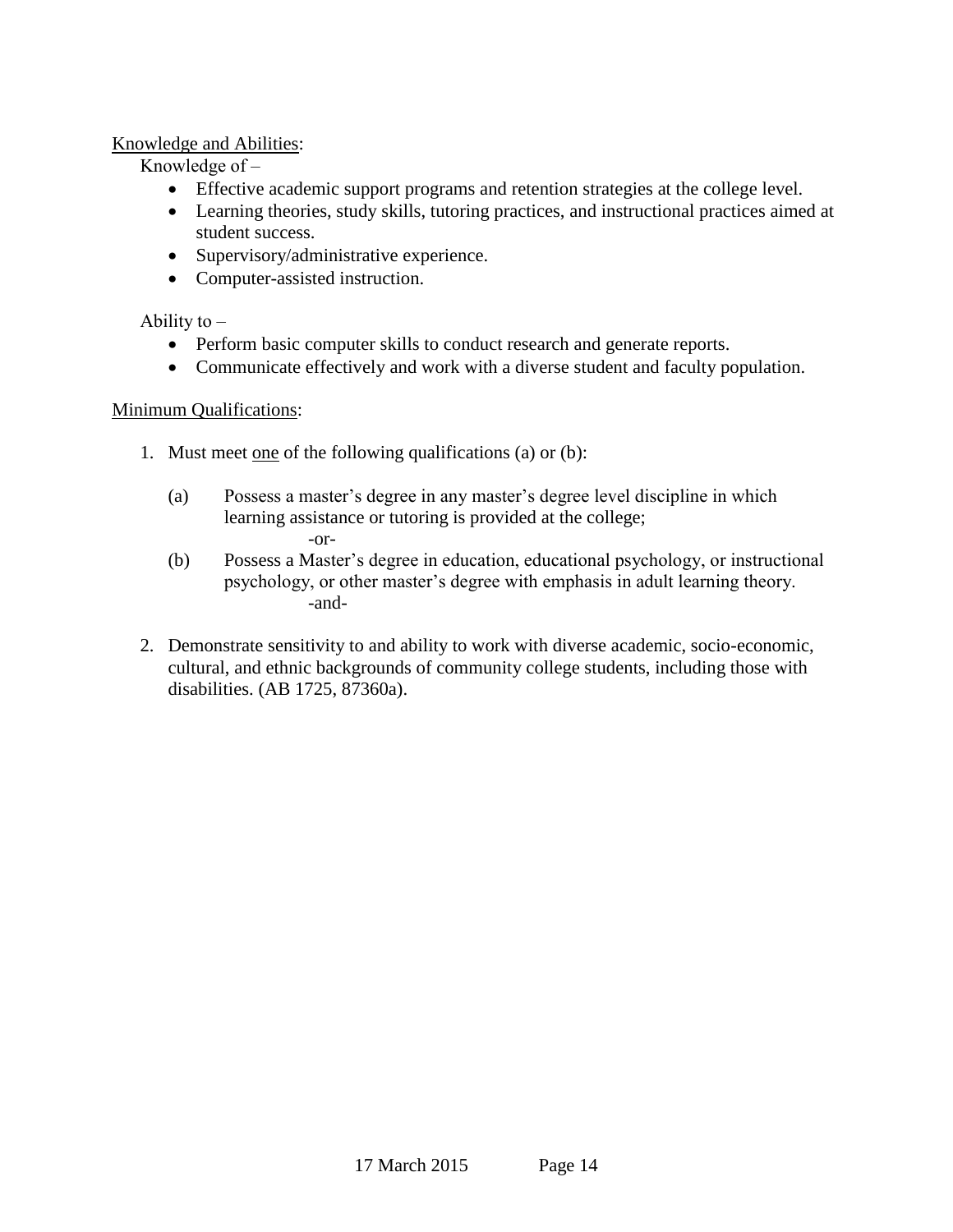## Exhibit E.1: Proposed Position Description for Apprentice Tutor

Basic Function: Under the direction of the Dean of Arts, Letters, & Learning Services Division and the Learning Services Specialist, the apprentice tutor provides individual and small group tutoring to IVC students as well as workshops on select topics. The apprentice tutor assists students in improving academic achievement by identifying learning problems, working on study skills, and guiding students through the learning process at any stage as an academic coach.

### Representative Duties:

- 1. Provide academic support in the form of one-on-one tutoring, small group tutoring, and select workshops to current students enrolled at Imperial Valley College.
- 2. Assist students with various academic tasks utilizing a variety of techniques.
- 3. Participate in appropriate training and instructional materials to improve tutoring skills.
- 4. Work with students to develop a tutoring plan that fits the student's individual needs.
- 5. Prepare tutoring sessions to ensure the student's academic development and to promote the student as an independent learner.
- 6. Assess the student's progress through the session and make suggestions for further steps.
- 7. Complete reports to the individual instructors and/or to the Learning Services Specialist.

## Minimum Qualifications:

- 1. An associate degree from an accredited institution in a discipline related to the assigned area (Math, English, or Spanish). -and-
- 2. Ability to establish and maintain effective working relationships with students, faculty, and staff.
	- -and-
- 3. Excellent oral and written communication skills. -and-
- 4. Sensitivity to students of various academic, socioeconomic, cultural, religious, disability, and ethnic backgrounds.

## Application Materials:

- 1. Resume
- 2. Completed District Application
- 3. Unofficial transcripts (official transcripts upon hire) Note: *Foreign transcripts and degrees must include an evaluation by a United States clearing house*.
- 4. Copy of Credential/Certificate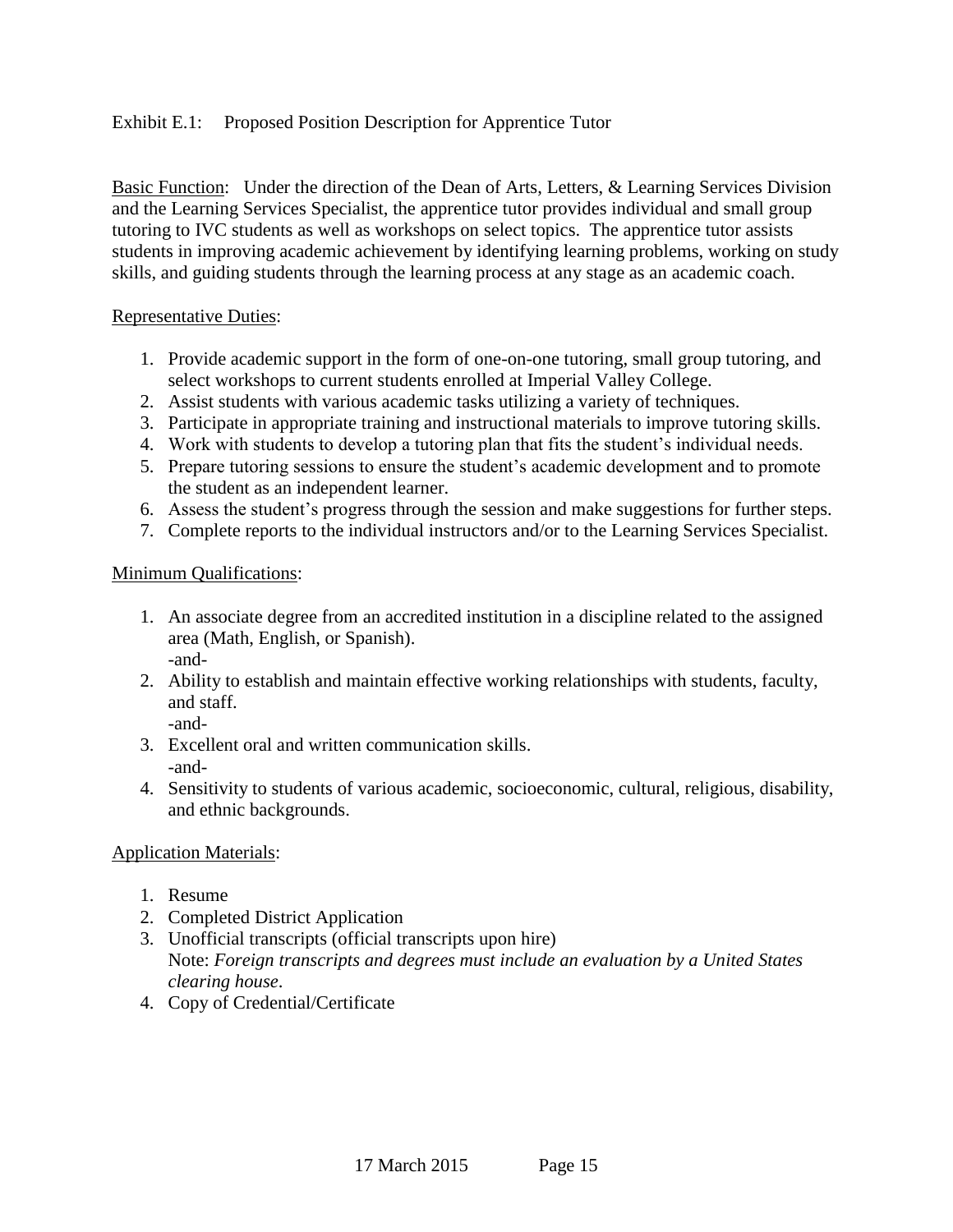## Exhibit E.2: Proposed Position Description for Student Tutor

Basic Function: Under the direction of the Dean of Arts, Letters, & Learning Services Division and the Learning Services Specialist, the student tutor provides individual and small group tutoring to IVC students. The tutor assists students in improving academic achievement by identifying learning problems, working on study skills, and guiding students through the learning process at any stage as an academic coach and peer mentor.

### Representative Duties:

- 1. Provide academic support in the form of one-on-one or small group tutoring to current students enrolled at Imperial Valley College.
- 2. Assist students with various academic tasks utilizing a variety of techniques.
- 3. Participate in appropriate training and instructional materials to improve tutoring skills.
- 4. Prepare tutoring sessions to ensure the student's academic development and to promote the student as an independent learner.
- 5. Assess the student's progress through the session and make suggestions for further steps.
- 6. Complete reports to the individual instructors and/or to the Learning Services Specialist.

## Minimum Qualifications:

- 1. A high school diploma or equivalent and a B or higher in ENGL 110, Composition and Reading, for writing tutors or a B or higher in MATH 192, Calculus I, for math tutors. -and-
- 2. Ability to establish and maintain effective working relationships with students, faculty, and staff.

-and-

- 3. Strong oral and written communication skills. -and-
- 4. Sensitivity to students of various academic, socioeconomic, cultural, religious, disability, and ethnic backgrounds.

## Application Materials:

- 1. Resume
- 2. Completed District Application
- 3. Unofficial transcripts
- 4. Letter of recommendation from an IVC instructor in the area (Math or English) for which the student is applying.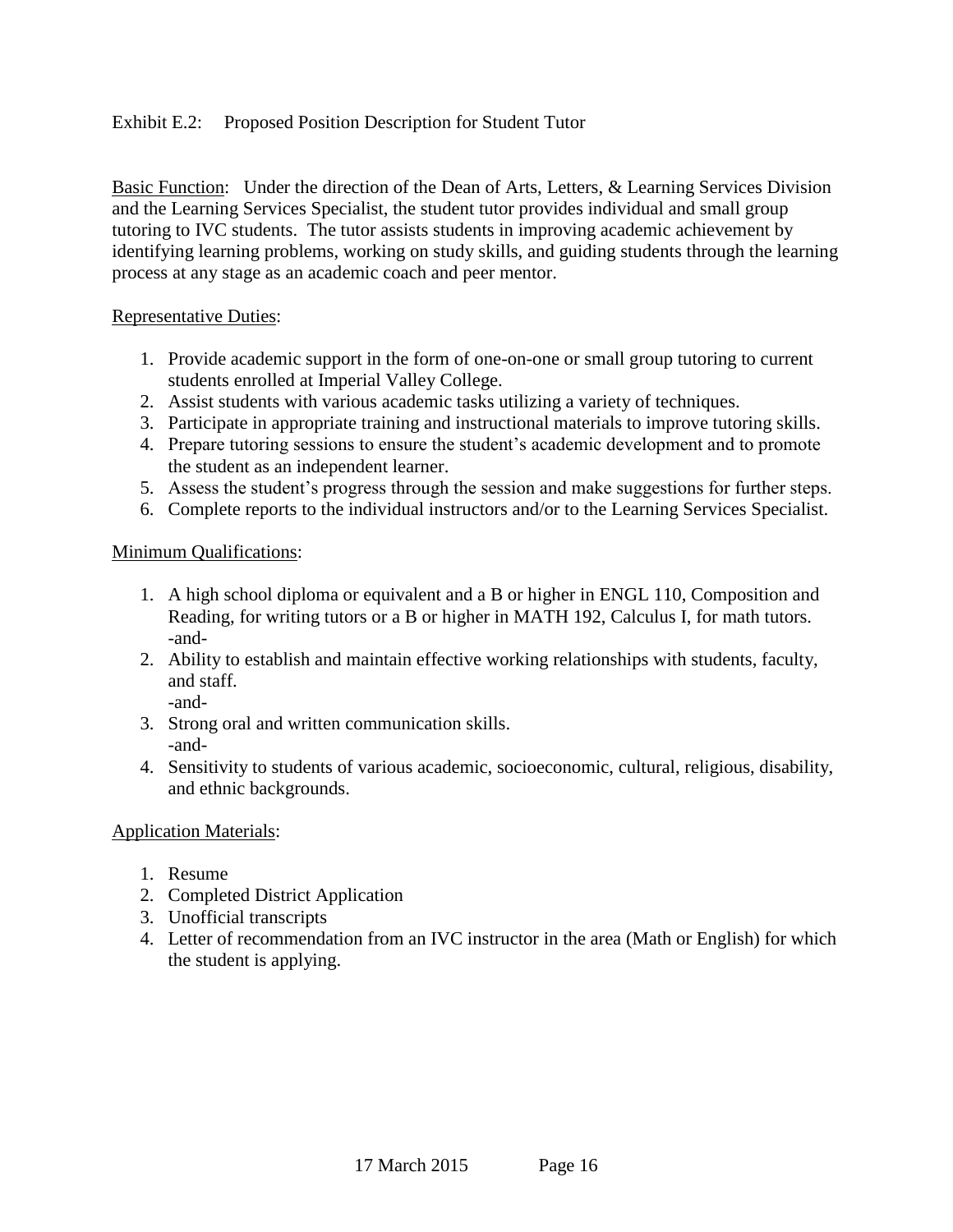### Exhibit F: Current Position: Microcomputer Lab Assistant (March 1999)

Basic Function: Under direction of an assigned supervisor, maintain an instructional *computer* laboratory in which instruction is facilitated by the use of microcomputers and peripheral computer equipment; assist lab users with equipment operation, *and* application software and specified academics subjects; maintain the lab in a clean and orderly condition which supports the instructional program and promotes learning.

Distinguishing Characteristics: Microcomputer Lab Assistants provide assistance to students in a specified subject matter, and in addition, are assigned to a lab in which microcomputers and peripheral equipment are used as an instructional tool. Incumbents maintain and oversee the use of computer hardware and install software in support of the instructional program. An Instructional Lab Assistant provides instructional assistance to students in a specified subject matter such as reading, writing, foreign language or other designated academic area. Incumbents assemble, copy, and distribute instructional materials, answer questions from students, and explain laboratory policies and procedures.

### Representative Duties:

- Maintain an instructional laboratory in which microcomputers and peripheral computer equipment facilitate the learning process; respond to student questions regarding the assigned academic subject area.
- Prepare the lab for use by turning equipment on and checking to assure proper working condition; assure student files are in order; back up data and copy files and cassettes; assure tapes, books, materials and other items are available for faculty and student use.
- Operate, demonstrate and assist students in the operation of microcomputers, printers and other lab equipment; provide assistance in recovering files; train students in the use of the various programs and the Internet.
- Perform routine preventative maintenance duties and troubleshoot equipment malfunctions; identify and report equipment that needs repair; run virus scans and take appropriate corrective action.
- Prepare and maintain written rules, procedures and instructions concerning the use of the lab and lab equipment; assist faculty in orienting students to the lab as requested.
- Catalog tapes, books, computer programs and other instructional lab materials; issue materials and assure their return; inventory materials periodically.
- Maintain records of student lab use and prepare reports for instructors as requested; maintain sign-in records and tabulate time spent in the lab; prepare lists and report of student enrollment, progress and activities for faculty and administrative offices; enroll students in classes and labs as assigned.
- Maintain a clean and orderly laboratory environment and provide for appropriate lab security.
- Train and provide work direction to students workers.
- Perform related duties as assigned.

#### Knowledge and Abilities:

Knowledge of  $-$ 

- Operation of microcomputers and related peripheral equipment.
- **•** Instructional methods used in a specified academic subject area.
- Operating procedures and practices appropriate to an instructional computer laboratory.
- Oral and written communication skills.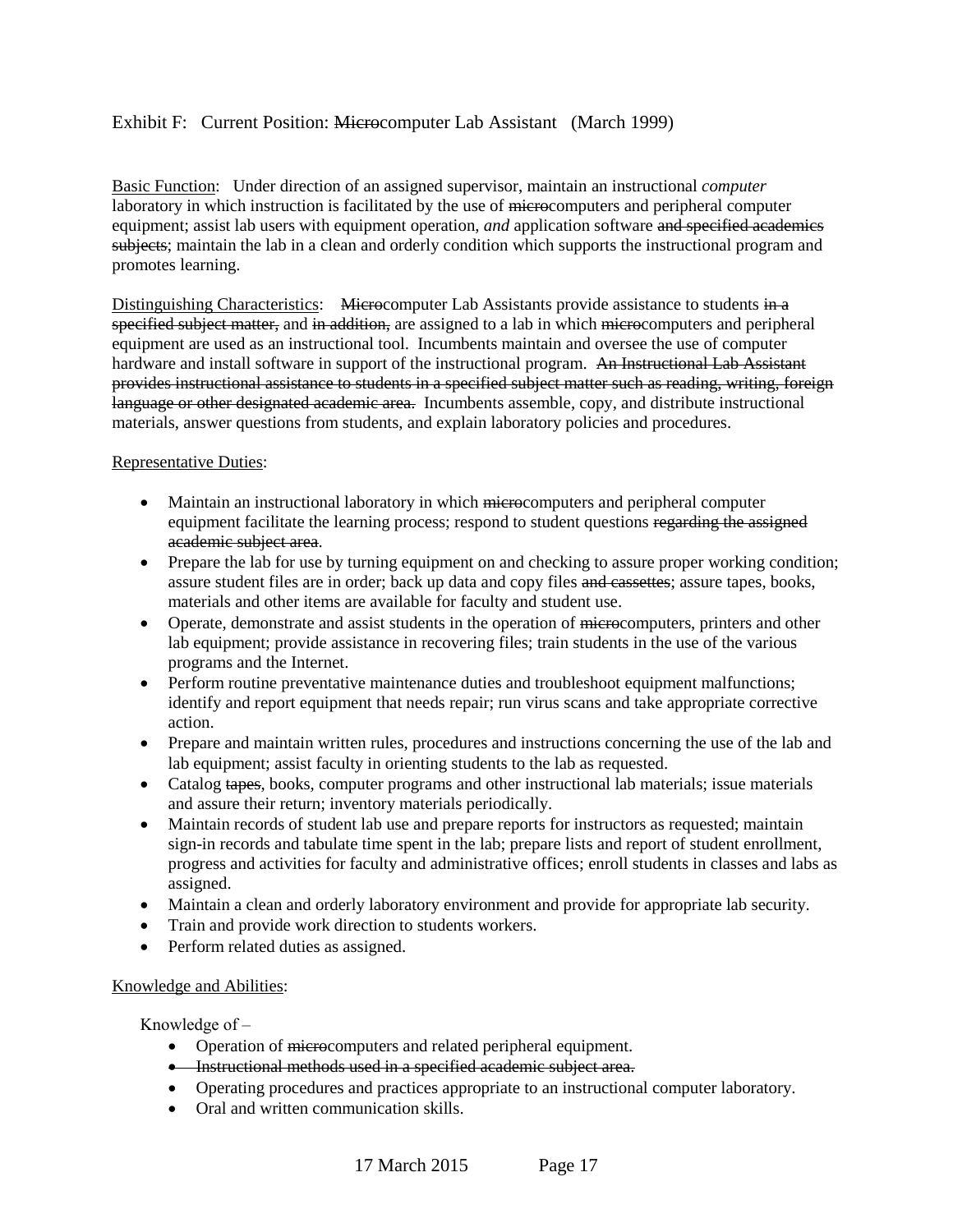- Interpersonal skills using tact, patience, and courtesy.
- Instructional methods used to assist students in the use of microcomputers and applications software such as, but not limited to, the following:

| WebStar                    |
|----------------------------|
| Microsoft Word             |
| Focus on Grammar           |
| My ELT                     |
| My English Lab             |
| <b>Burlington English</b>  |
| <b>Pronunciation Power</b> |
| <b>Skills for Success</b>  |
|                            |

**Blackboard** Excel My Skills Tutor Aplia Math XL Imagina **My Spanish Lab** Engrade

- Record keeping techniques.
- Principles of training and work direction.

Abilities to  $-$ 

- Operate computers, printers, and other computer peripheral equipment used to facilitate learning in an instructional lab environment.
- Install software including upgrades and enhancements.
- Maintain, adjust and troubleshoot malfunctioning microcomputer equipment.
- Assist students and provide instruction in the use of microcomputer equipment in an instructional lab environment.
- Interact with instructors and students to promote an effective learning environment.
- Organize and oversee computer laboratory operations.
- Respond to student questions regarding a specific academic subject area.
- Work cooperatively with others.
- Understand and follow oral and written directions.
- Maintain the microcomputer lab in a clean and orderly condition.
- Communicate effectively both orally and in writing.

Education and Experience: Any combination equivalent to: graduation from high school including or supplemented by coursework in a specific subject area and one year of experience operating computers in an instructional environment.

Working Conditions: Duties are primarily performed in an instructional laboratory environment. Incumbents are subject to noise from equipment operation.

Physical Demands: Must see clearly to operate or transport equipment and assist students, speak clearly and distinctly to provide information to students and staff, hear and understand voices over telephone and in person, sit or stand for long periods of time, walk and move equipment, use hands and fingers to handle or manipulate assigned equipment, reach with hands and arms, move among students in the laboratory, move and transport instructional materials and equipment weighing up to 25 pounds.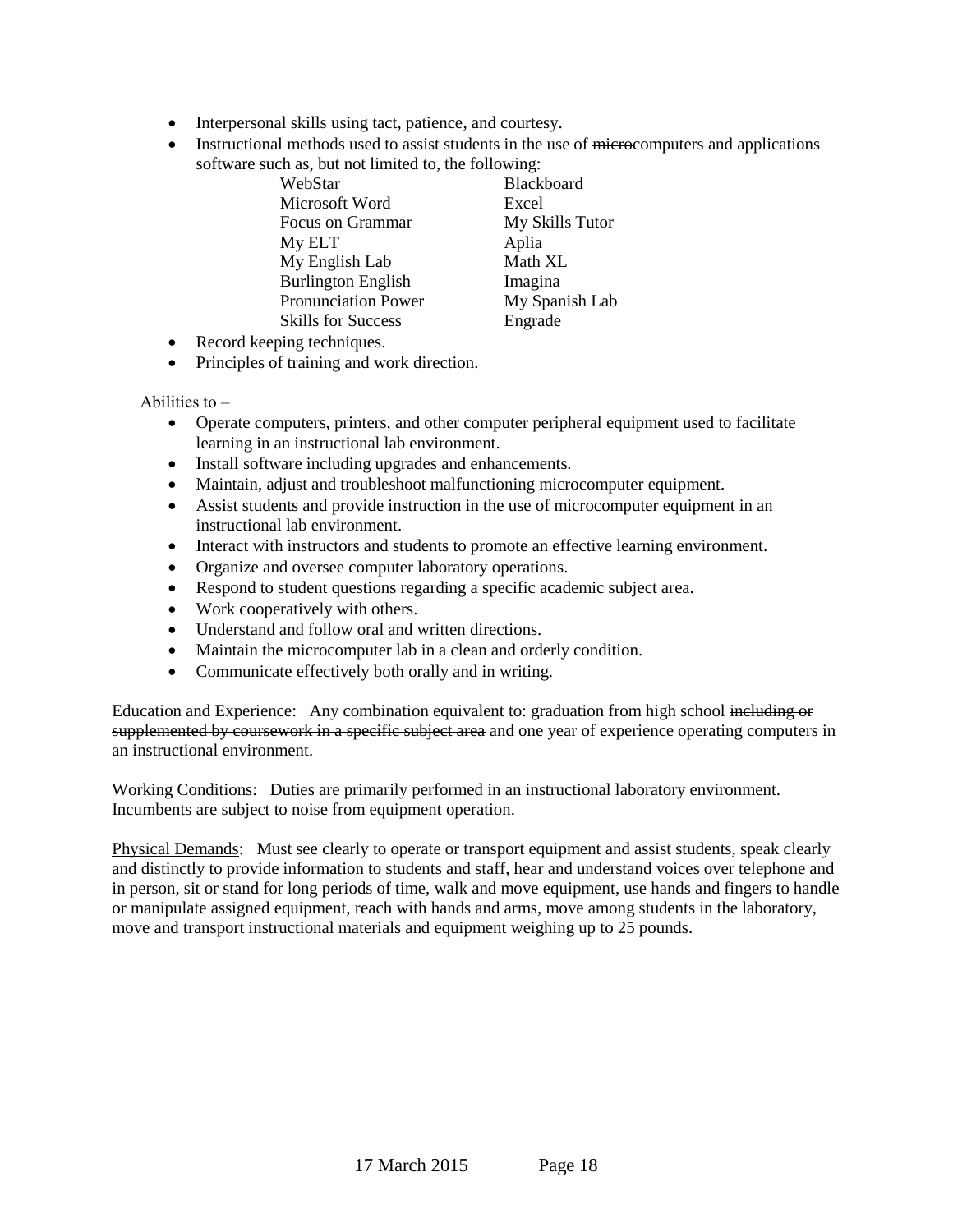### Exhibit G: Current Position: Reading/Writing Lab Tutorial Specialist

Basic Function: Under the direction of the Dean of Technology/Learning Services and in conjunction with the Reading Facilitator, the Writing Facilitator and the Reading/Writing Lab Coordinator, develop and maintain a tutor training program for reading, train and supervise all tutors in the Reading/Writing Lab; integrate new materials and resources into the lab; monitor and provide for improvements of Reading/Writing Lab procedures. All of these tasks are done in conjunction with other personnel in the lab to maintain continuity.

#### Representative Duties:

- 1. Develop and maintain a tutor training program for Reading;
- 2. Train new tutors, supervisor all tutors, maintain and enforce lab procedures;
- 3. Responsible for helping tutors upgrade skills as diagnosed on the senior tutor test;
- 4. Tutor students at all levels from ESL through developmental to transfer in the Reading/Writing Lab;
- 5. Assist with lab tutors;
- 6. Work with Reading/Writing Lab Coordinator on the recruiting, hiring, evaluating and termination of tutors;
- 7. Assist in the arrangement, organization and planning of staff and/or tutor meetings;
- 8. Integrate new reading and writing materials and resources into the lab; assist in evaluating the effectiveness of materials, resources and procedures in conjunction with the Reading and Writing Facilitators;
- 9. Produce an informative newsletter, as needed, for the campus community;
- 10. Evaluate performance of all tutors at least once every semester, in conjunction with the Reading/Writing Lab Coordinator;
- 11. Oversee and coordinate student evaluations of lab materials, as needed;
- 12. Monitor and provide for improvements of Reading/Writing Lab procedures in conjunction with other staff;
- 13. Serve as resource person for the lab in charge of maintaining and updating all reading and writing resources.
- 14. Perform related duties as required.
- 15. Demonstrate sensitivity to and understanding of diverse academic, socioeconomic, cultural, disability and ethnic backgrounds of community college students (AB 1725, 87360a).

#### Minimum Qualifications**:**

- 1. Must meet one of the following qualifications under (a) through (e):
	- (a) Possess a valid Lifetime California Community College Credential that permits full-time service as an Instructor of Reading; -or-
	- (b) Possess a Master's degree, from an accredited institution, in education with a specialization in reading or teaching reading; -or-
	- (c) Possess a Bachelor's degree, from an accredited institution, in any academic discipline AND twelve semester units of course work in teaching reading AND a Master's degree in English, literature, linguistics, applied linguistics, composition, comparative literature, TESL, or psychology;

-or-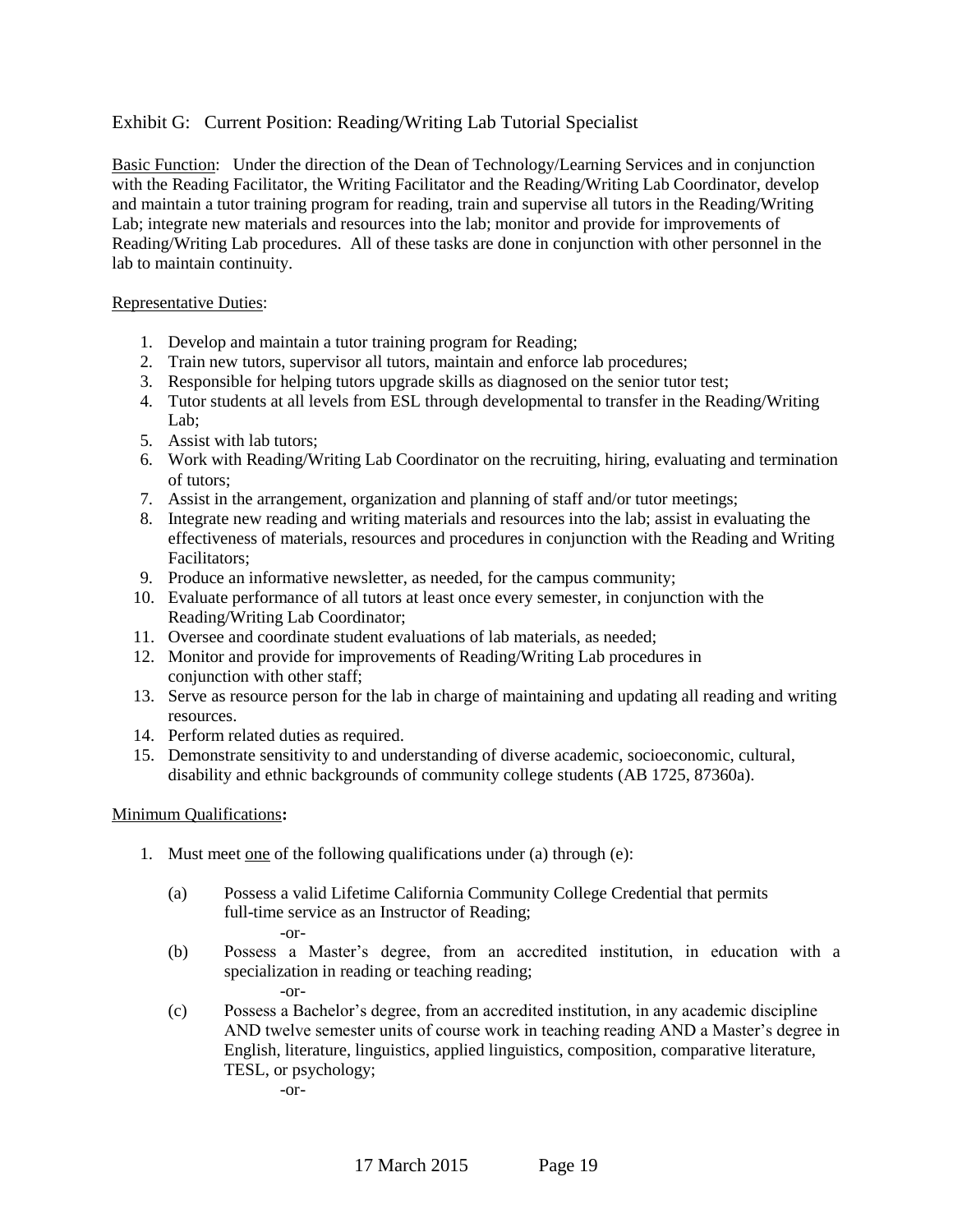(d) Possess a Master's degree, from an accredited institution, in education, educational psychology, or instructional psychology, or other master's degree with emphasis in adult learning theory

-or-

- (e) Possess a combination of education and experience that is at least equivalent to the above. (Applicants requesting equivalency must complete form provided in this application packet and provide support documentation). -and-
- 2. Demonstrate sensitivity to and ability to work with diverse academic, socio-economic, cultural, and ethnic backgrounds of community college students, including those with disabilities. (AB 1725, 87360a).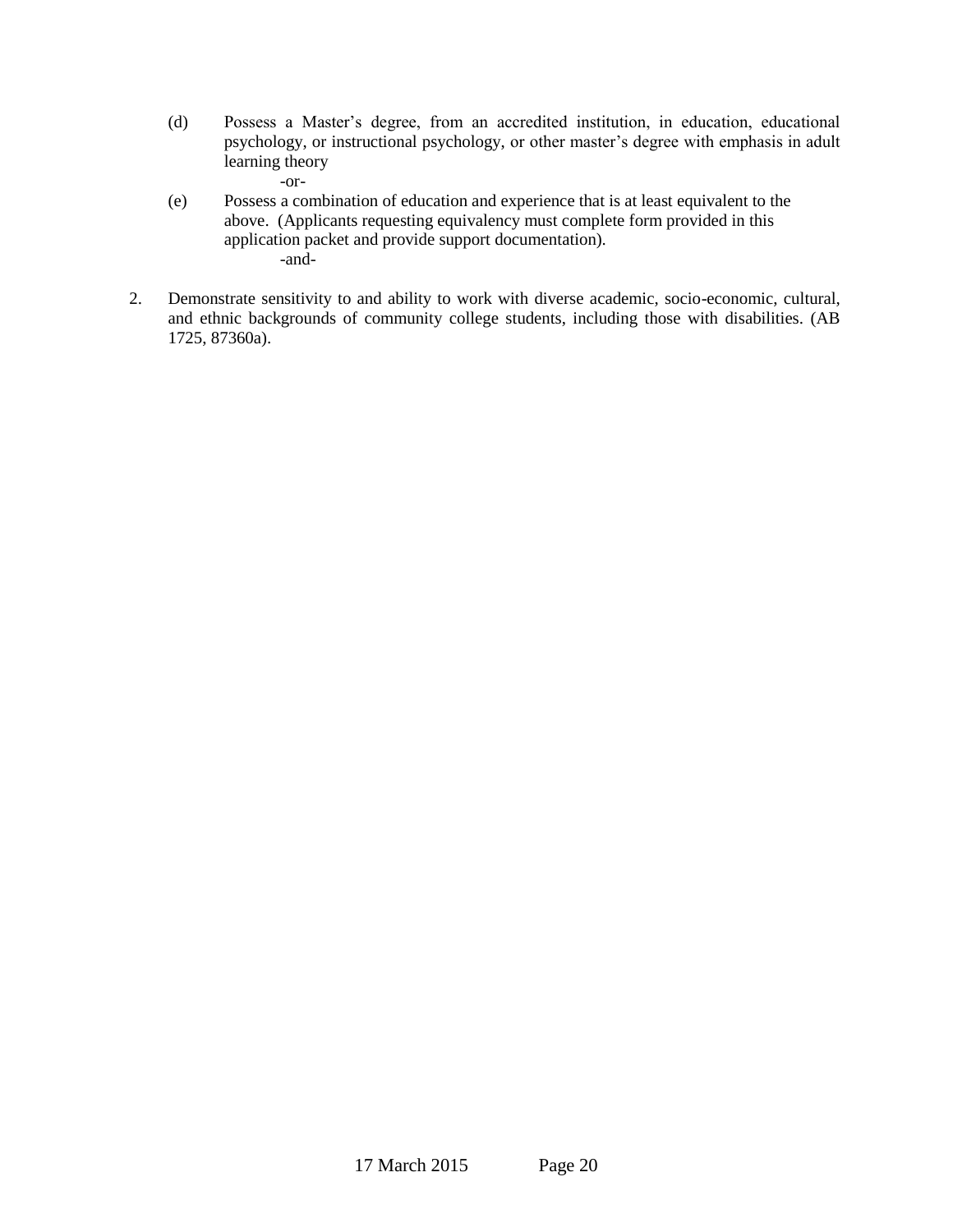### Exhibit H: Current Position: Math Lab Tutorial Specialist (August 2009)

Basic Function: Under the direction of the Science/Math/Engineering Division Chair and in conjunction with the mathematics department faculties and the Math Lab Specialist, this position will develop and maintain a tutor training program for mathematics, train all tutors in the Math Lab, integrate new materials and resources into the lab, monitor and provide for improvements of Math Lab procedures. All of these tasks are done in conjunction with other personnel in the department and the lab to maintain continuity.

#### Representative Duties:

- 1. Develop and maintain a tutor training program for mathematics;
- 2. Train new tutors, supervise all tutors, maintain and enforce lab procedures;
- 3. Responsible for helping tutors upgrade skills;
- 4. Tutor students at all levels from basic mathematics through transfer in the Math Lab;
- 5. Provide on-going mathematics workshops; review session, and math study skills workshops and other workshops as requested by students and/or instructors from the division or other divisions;
- 6. Develop lab component courses (Math 870 and Math 880) and develop weekly lesson plans for Math 870 and 880 classes (accompany lab classes for MATH 70 and MATH 80);
- 7. Gather success rate data for students enrolled in MATH 870, 880, all developmental math classes and students who use the math lab services;
- 8. Assist students using the Math Lab with signing up for LRNA 800 class;
- 9. Produce and distribute informative flyers about upcoming workshops and services available in the Math Lab;
- 10. Work with Math Lab instructional specialist on the recruiting, hiring, evaluating and termination of tutors;
- 11. Assist in the arrangement, organization and planning of staff and/or tutor meetings;
- 12. Integrate new mathematics, statistics and computer science materials and resources into the lab; assist in evaluating the effectiveness of materials, resources and procedures in conjunction with the department faculties and the Math Lab instructional specialist;
- 13. Produce an informative newsletter, as needed, for the campus community;
- 14. Evaluate performance of all tutors at least once every semester;
- 15. Oversee and coordinate student evaluations of lab materials, as needed;
- 16. Monitor and provide for improvements of Math Lab procedures in conjunction with other staff;
- 17. Keep record of students in MATH 870 and 880 classes and share with the instructors as needed;
- 18. Perform related duties as required;
- 19. Demonstrate sensitivity to and understanding of diverse academic, socioeconomic, cultural, disability and ethnic backgrounds of community college students (AB 1725, 87360a).

#### Minimum Qualifications:

- 1. Must meet one of the following qualifications under (a) through (e):
	- (a) Possess a valid Lifetime California Community College Credential that permits full-time service as an Instructor of Mathematics; -or-
	- (b) Possess a Master's degree, from an accredited institution, in education with a specialization in mathematics, applied mathematics or teaching mathematics at the community college;

-or-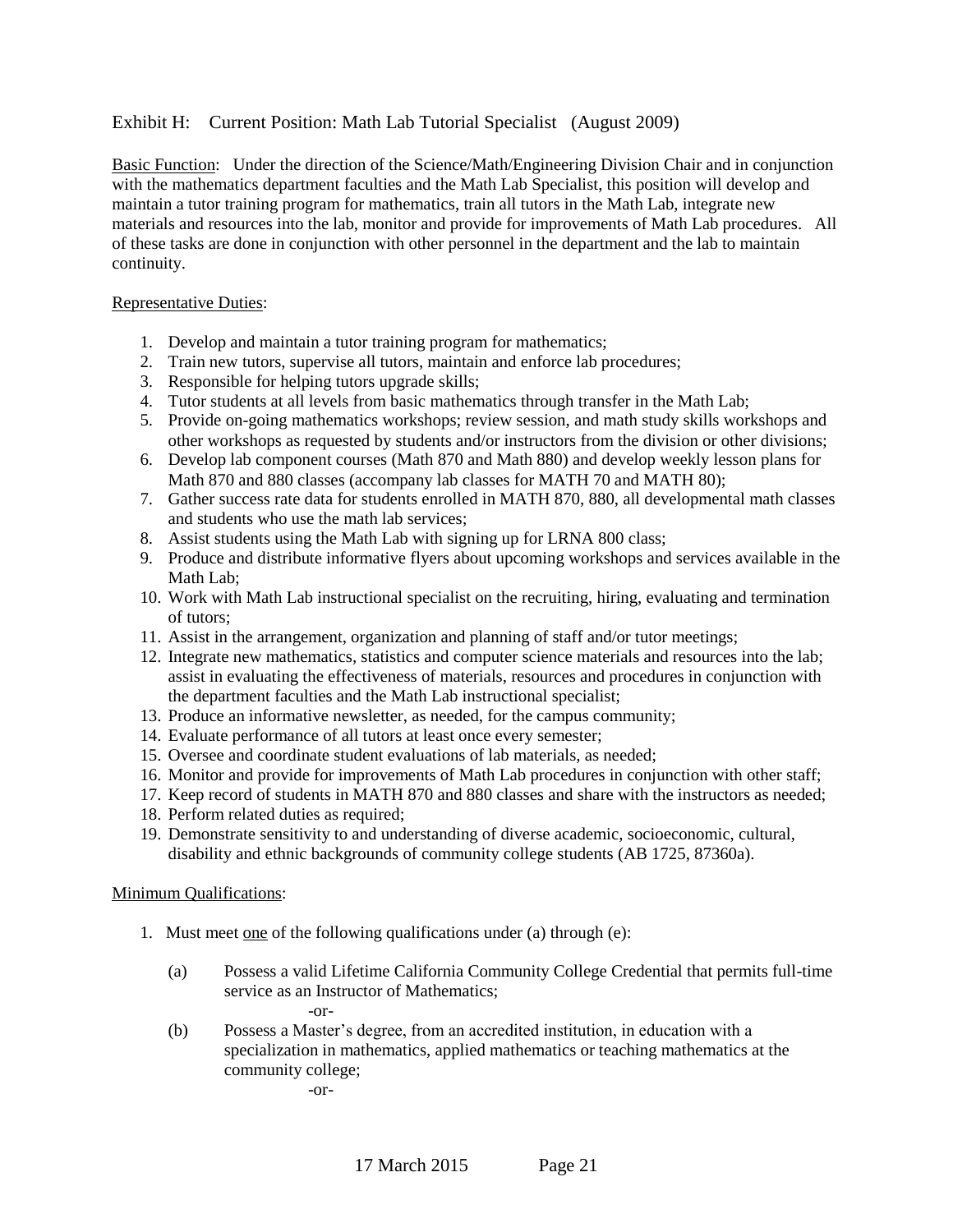- (c) Possess a Bachelor's degree, from an accredited institution, in any academic discipline AND twelve semester units of course work in teaching mathematics AND a Master's degree in mathematics education, physics, or statistics; -or-
- (d) Possess a Bachelor's degree, from an accredited institution, in mathematics, mathematics education, or statistics, AND Master's degree with emphasis in adult learning theory; -or-
- (e) Possess a combination of education and experience that is at least equivalent to the above.

-and-

2. Demonstrate sensitivity to and ability to work with diverse academic, socio-economic, cultural, and ethnic backgrounds of community college students, including those with disabilities. (AB 1725, 87360a).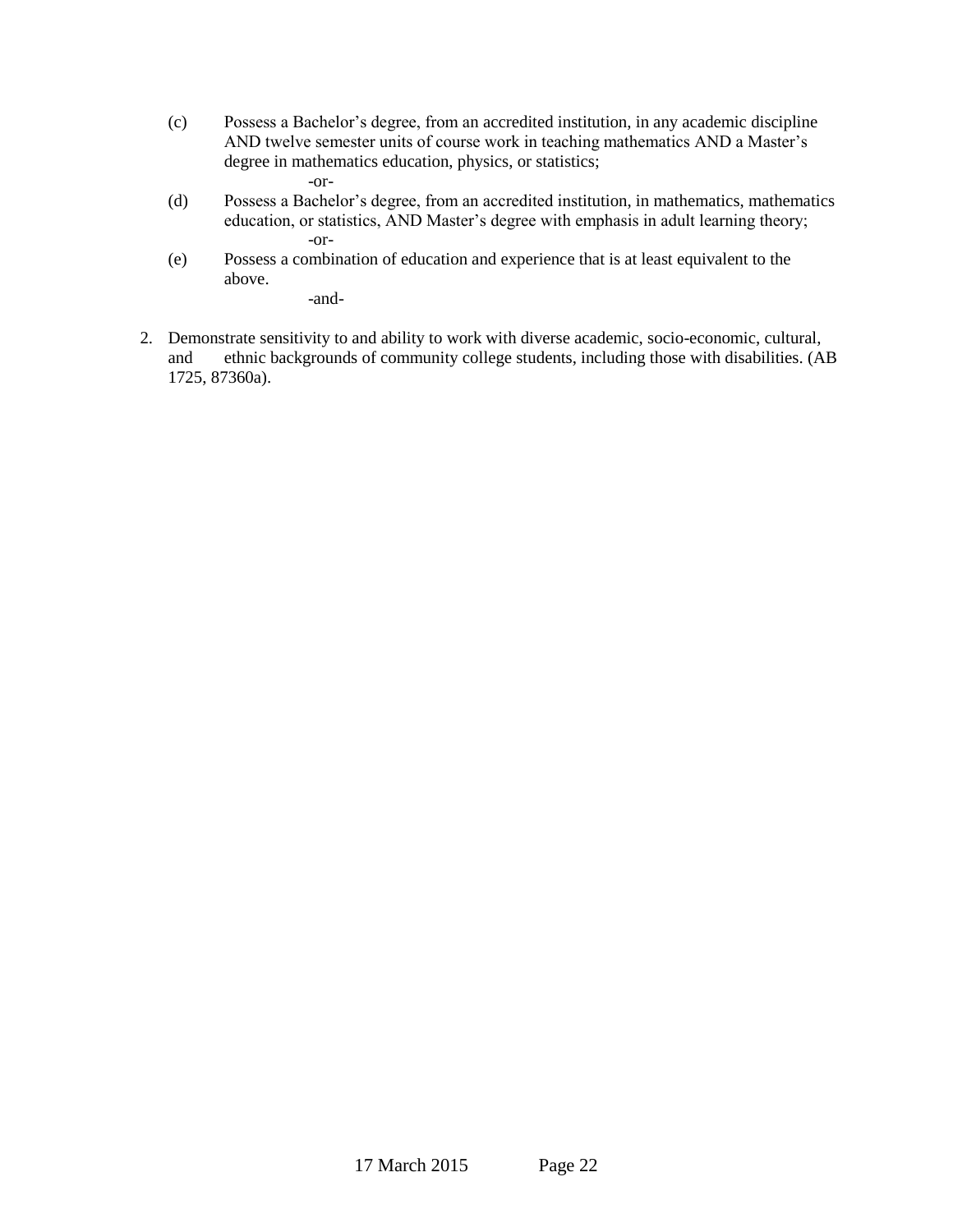### Exhibit I: Current Position: Math Lab Instructional Specialist (May 2002)

Basic Function: Under the direction of the Division Chair for the Division of Science, Mathematics, and Engineering, provide assistance to math students using traditional and computer-assisted mathematics instruction/teaching methods; maintain the math lab in a clean and orderly condition which supports the instructional program and promotes learning.

Representative Duties:

- Assist math students with assignments from both traditional classroom sections and math lab computer-assisted instruction.
- Assist students with various software and hardware related questions.
- Install, configure, and maintain computer application software.
- Determine supplies, materials, and equipment needs for the lab.
- Maintain knowledge of current trends and developments in computer and mathematics fields related to computer-assisted instruction.
- Monitor lab usage and produce lab usage reports on a regular basis.
- Assist the division in the development and implementation of goals, objectives, policies, and priorities for the lab.
- Coordinate repairs and updates with vendors.
- Recruit, select, train, and oversee math lab tutoring personnel.
- Work in conjunction with the Learning Services Specialist in assigning math tutors to math lab.
- Address problem situations concerning the tutors and their interaction and effectiveness in dealing with students.
- Serve on departmental/college committees.
- Maintain competence in field.
- Demonstrate sensitivity to and understanding of diverse academic, socioeconomic, cultural, disability, and ethnic backgrounds of community college students.
- Perform related duties as assigned.

#### Knowledge and Abilities:

Knowledge of  $-$ 

- Lower division mathematics courses.
- Extensive software applications.
- Modern office practices, procedures, and equipment.
- Principles of providing training and work direction.

Ability to  $-$ 

- Communicate effectively both orally and in writing.
- Analyze situations and adopt an effective course of action.
- Organize day-to-day operations of computer labs.
- Read, interpret, and apply rules, regulations, policies, and procedures.
- Meet schedules and deadlines.
- Maintain confidentiality of division records as required.
- Instruct students in the proper usage of computer hardware and software.
- Ensure lab security.

Education and Experience: Bachelor's in Mathematics, Computer Science, or related field and three (3) years' experience operating and maintaining microcomputers, peripheral equipment, and software applications.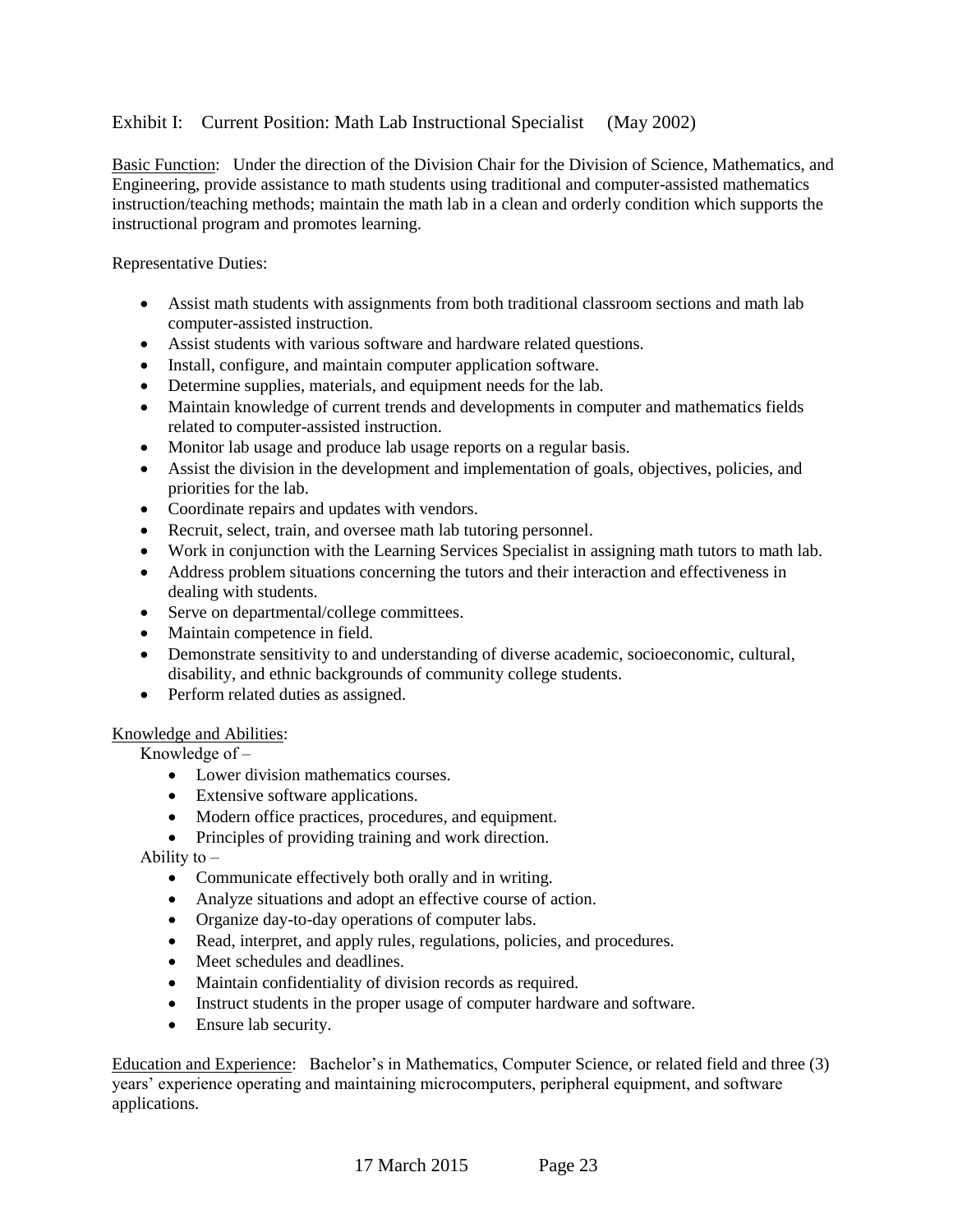Working Conditions: Duties are primarily performed in an instructional laboratory environment. Incumbents are subject to noise from equipment operation.

Physical Demands: Duties require the physical ability to see clearly to operate or transport equipment and assist students, identify and distinguish colors, speak clearly and distinctly to provide information to students and staff, hear and understand voices over telephone and in person, stand for long periods of time, use hands and fingers to manipulate assigned equipment, reach with hands and arms, move among students in the laboratory, move and transport instructional materials and equipment weighing up to 35 pounds.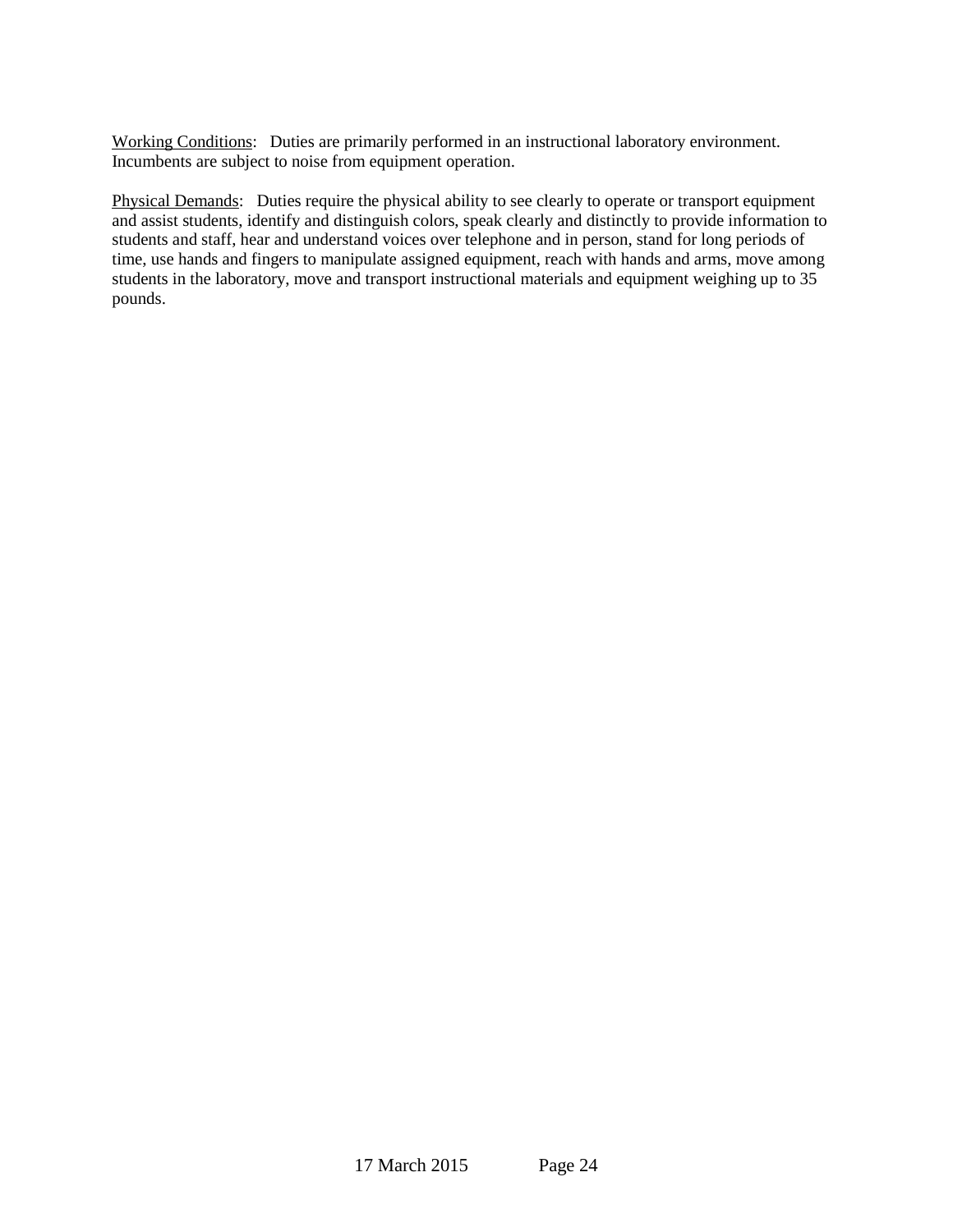### Exhibit J: Current Position: Language Lab Coordinator (May 2002)

Basic Function: Under direction of the Area Administrator or assigned supervisor, plan, coordinate, supervise, and evaluate procedures and activities of the Language Lab; supervise and evaluate the performance of tutors; monitor program budgets and prepare reports; confer with program participants and implement changes as necessary. Supervise the performance of assigned staff.

#### Representative Duties:

- Supervise the day-to-day operations and maintenance of the Language Lab; assure availability of necessary materials and maintain an appropriate learning environment; establish and monitor lab schedules to optimize tutor availability and student participation.
- Recruit, screen, select, train, assign, evaluate, discipline, schedule, promote and terminate tutors; verify employment eligibility as required by federal and State laws and check with applicant references; train and supervise work study students assigned to the Language Lab; prepare and submit Apprentice tutor payroll information to the Human Resources Office; determine tutor pay range assignments and pay adjustments.
- Meet and confer with ESL Coordinator and ESL department faculty; establish and implement program standards, policies and procedures. Provide instruction to faculty on Language Lab software programs.
- Prepare and maintain records of student lab usage; tabulate and report time of students in special programs; operate a computer to input and tabulate attendance for various reports; establish files for individual students.
- Prepare and maintain the Language Lab budget; monitor and verify expenditures; process time sheets; analyze budget and make recommendations.
- Participate in the review, selection, and adaptation of instructional materials for the lab.
- Evaluate tutorial program on a periodic basis; solicit feedback, recommendations and evaluations from faculty members relevant to the program and tutors; propose and implement changes to the program as needed.
- Orient new tutors and work study students concerning policies and procedures. Also, in charge of recruiting, interviewing, and hiring tutors. Moreover, provide instruction to them on Language Lab software programs. In addition, responsible on scheduling, supervising and evaluating tutors and work study students.
- Operate, demonstrate and assure proper operation of lab equipment including computer and printers, tape players, copier and calculator.
- Train and provide work direction and guidance to assigned staff and student assistants. Monitor work methods and progress; assign and review work and participate in the selection of new personnel as assigned.
- Schedule and conduct lab tours and travel to other locations to evaluate lab operations.
- Assist Library personnel as needed.
- Perform related duties as assigned.

#### Knowledge and Abilities:

Knowledge of  $-$ 

- Philosophy and objectives or tutorial services.
- Principles of human relations and behavior.
- Effective instructional methods used to assist students in developing reading and writing skills.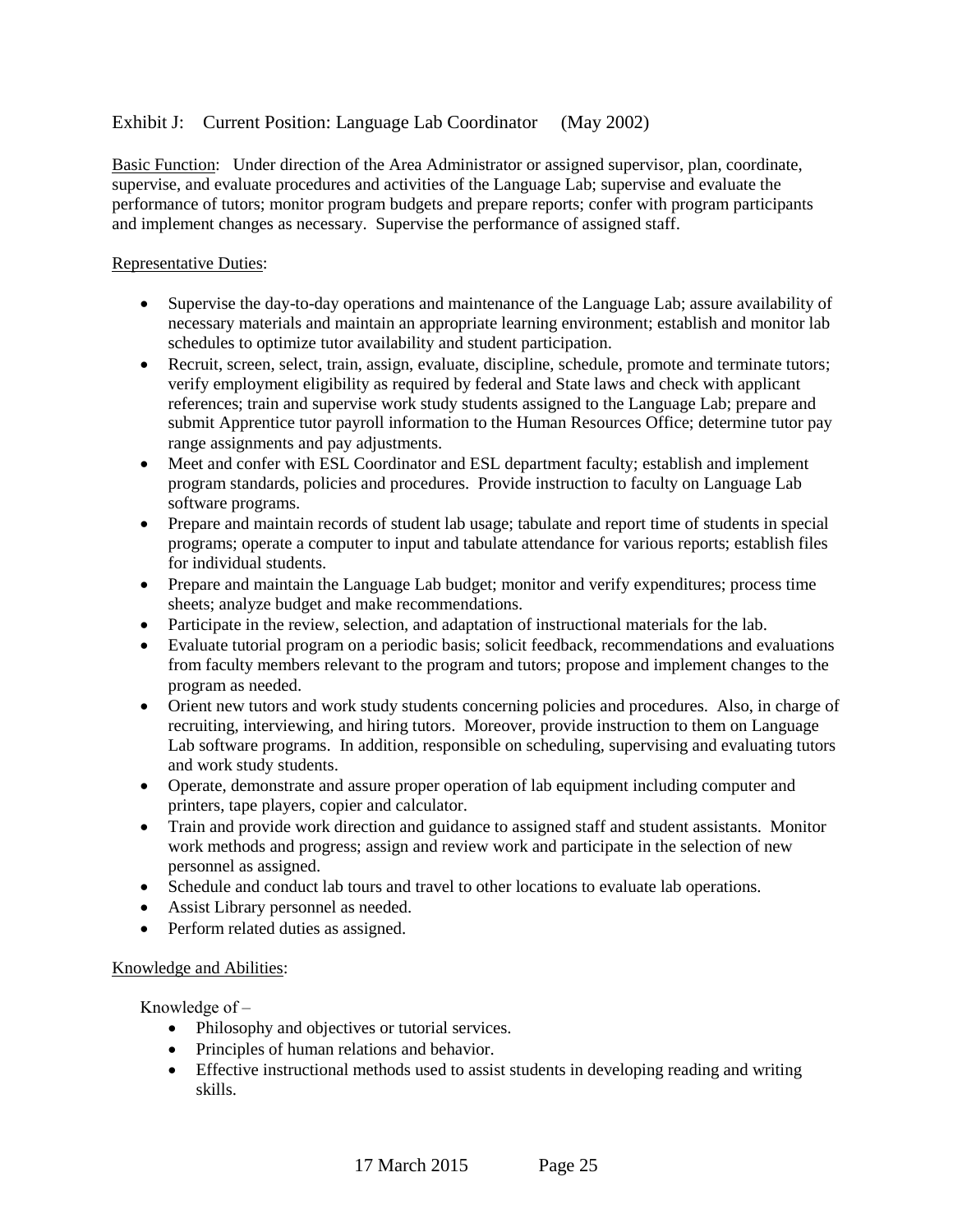- Operation of computer terminals and applicable software packages including word processing, spreadsheet and database management programs.
- Community college curriculum and the types of educational activities and techniques used in various classes.
- Correct oral and written usage of English and a designated second language.
- Budget preparation and control.
- Interviewing techniques used to elicit information concerning student needs and academic problems.
- Principles and practices of training and supervision.
- Record keeping techniques.
- Interpersonal skills using tact, patience and courtesy.

Ability to  $-$ 

- Plan, coordinate, supervise and evaluate operational procedures and activities of the Language Lab program.
- Communicate effectively with students, faculty and staff.
- Establish and maintain cooperative and effective working relationships with others.
- Analyze situations accurately and adopt an effective course of action.
- Operate a computer to maintain records and generate reports.
- Learn department and program objective and goals.
- Communicate effectively orally and in writing in both English and Spanish.
- Meet schedules and timelines.
- Maintain records and prepare reports.
- Read, interpret, apply and explain rules, regulations, policies and procedures.
- Plan and organize work.
- Maintain current knowledge of program rules, regulations, requirements and restrictions.
- Work independently with little direction.

Education and Experience: Any combination equivalent to two years of college-level training in social science, education or related field and two years of experience relating to students in an educational environment.

Working Conditions: Duties are primarily performed in an indoor instructional learning laboratory environment.

Physical Demands: Duties require the physical ability to see clearly to assist students or operate equipment, speak clearly and distinctly to provide information, hear and understand voices, stand and walk or sit for long periods of time, use hands and fingers to operate equipment, reach with hands and arms, lift, carry and move instructional materials weighing up to 25 pounds.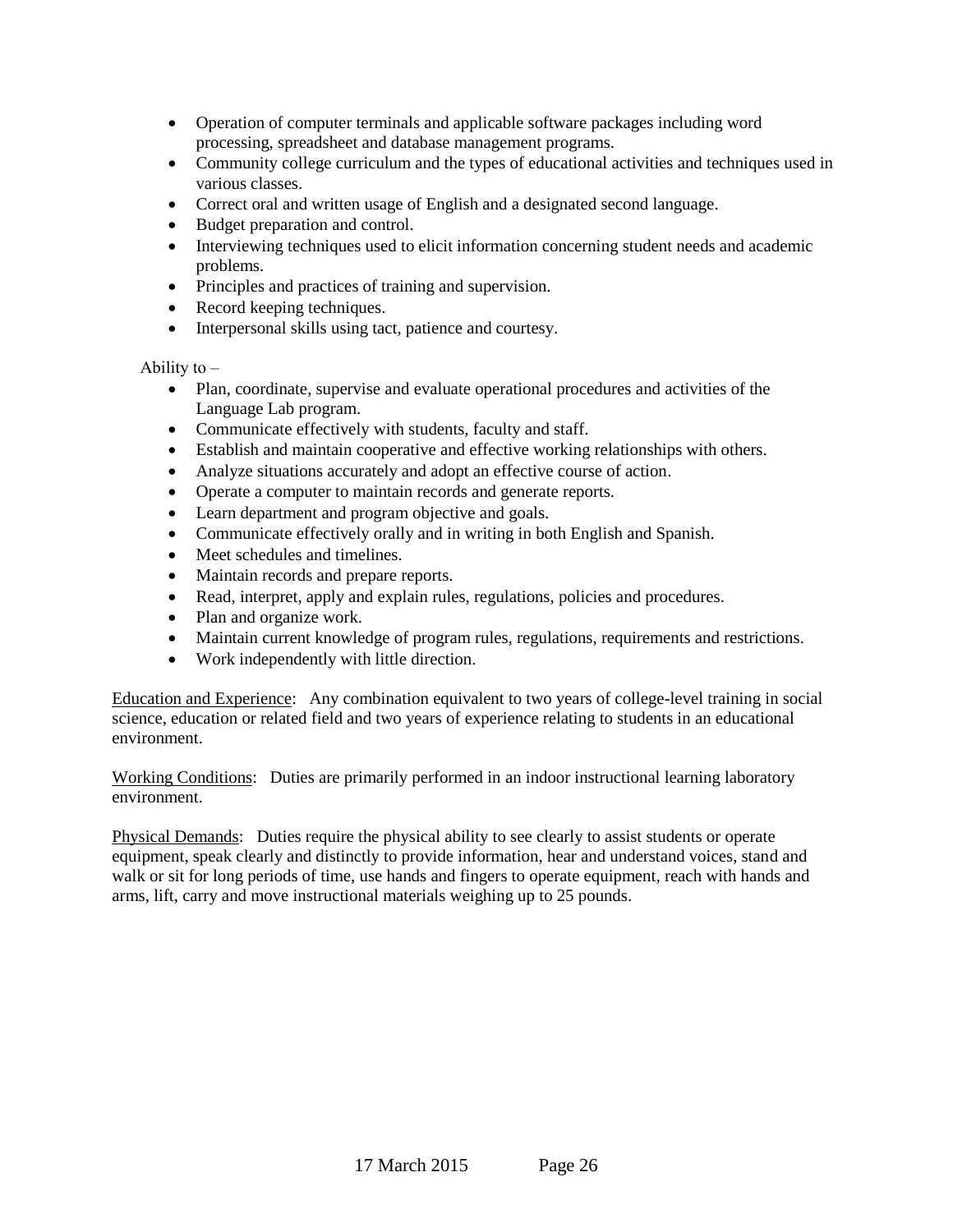### Exhibit K: Current Position: Reading/Writing Lab Coordinator (July 2010)

Basic Function: Under direction of the Area Administrator or assigned supervisor, plan, coordinate, supervise and evaluate operational procedures and activities of the Reading/Writing Lab; supervise and evaluate the performance of tutors; monitor program budgets and prepare required reports; confer with program participants and implement changes as necessary. Supervise the performance of assigned staff.

#### Representative Duties:

- Supervise the day-to-day operations and maintenance of the Reading/Writing Lab; assure availability of necessary materials and maintain an appropriate learning environment; establish and monitor lab schedules to optimize tutor availability and student participation.
- Recruit, screen, select, train, assign, evaluate, discipline, promote and terminate tutors; verify employment eligibility as required by federal and State laws and check with applicant references; train and supervise work study students assigned to the Reading/Writing Lab; prepare and submit tutor payroll information to the Human Resources Office; determine tutor pay range assignment and pay adjustments.
- Meet and confer with Reading and Writing Facilitators and English department faculty; establish and implement program standards, policies and procedures.
- Prepare and maintain records of student lab usage; tabulate and report time of students in special programs; operate a computer to input and tabulate attendance for various reports; establish files for individual students.
- Prepare and maintain the Reading/Writing Lab budget; monitor and verify expenditures; process time sheets; analyze budget and make recommendations.
- Participate in the review, selection and adaptation of instructional materials for the lab.
- Evaluate tutorial program on a periodic basis; solicit feedback, recommendations and evaluations from faculty members relevant to the program and tutors; propose and implement changes to the program as needed.
- Meet and confer with the Head Tutors and students to resolve specific problems; determine appropriate writing tutor and schedule tutoring time; orient new tutors concerning policies and procedures.
- Communicate with a variety of District personnel in Financial Aid, Extended Opportunity Programs & Services, Disabled Students Programs & Services, and others to provide information concerning lab activities and services available; compose correspondence; receive requests for special reports and modify existing computer program to tabulate needed results; receive and respond to survey requests from other educational institutions.
- Operate, demonstrate and assure proper operation of lab equipment including computer and printers, tape players, copier and calculator.
- Train and provide work direction and guidance to assigned staff and student assistants. Monitor work methods and progress; assign and review work and participate in the selection of new personnel as assigned.
- Schedule and conduct lab tours and travel to other locations to evaluate lab operations.
- Assist Library personnel as needed.
- Perform related duties as assigned.

#### Knowledge and Abilities:

### Knowledge of  $-$

- Philosophy and objectives of tutorial services.
- Principles of human relations and behavior.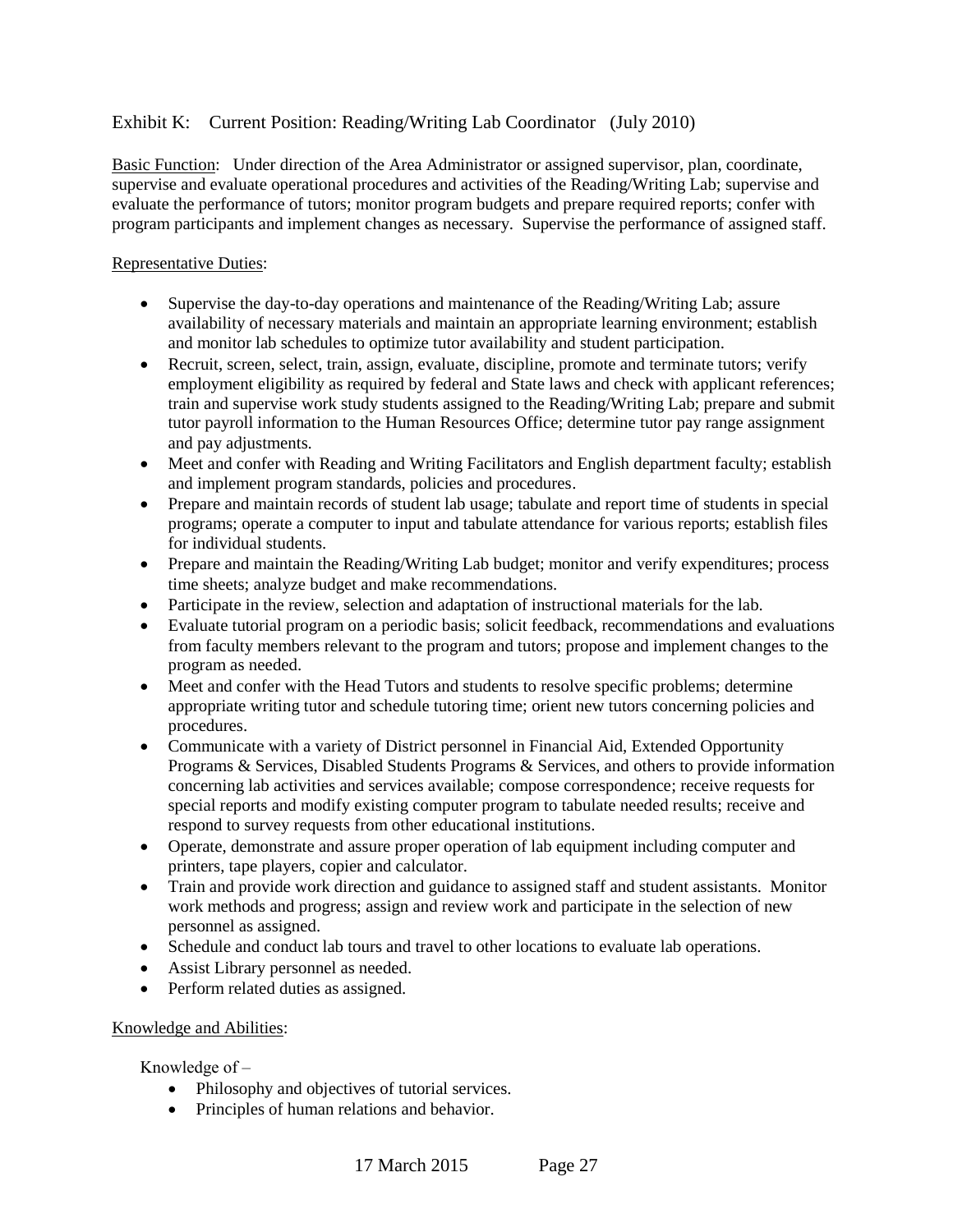- Effective instructional methods used to assist students in developing reading and writing skills.
- Operation of computer terminals and applicable software packages including word processing, spreadsheet and database management programs.
- Community college curriculum and the types of educational activities and techniques used in various classes.
- Correct oral and written usage of English and a designated second language.
- Budget preparation and control.
- Interviewing techniques used to elicit information concerning student needs and academic problems.
- Principles and practices of training and supervision.
- Record keeping techniques.
- Interpersonal skills using tact, patience and courtesy.

#### Ability to  $-$

- Plan, coordinate, supervise and evaluate operational procedures and activities of the Reading/Writing Lab program.
- Communicate effectively with students, faculty and staff.
- Establish and maintain cooperative and effective working relationships with others.
- Analyze situations accurately and adopt an effective course of action.
- Operate a computer to maintain records and generate reports.
- Learn department and program objectives and goals.
- Communicate effectively orally and in writing in both English and Spanish.
- Meet schedules and timelines.
- Maintain records and prepare reports.
- Read, interpret, apply and explain rules, regulations, policies and procedures.
- Plan and organize work.
- Maintain current knowledge of program rules, regulations, requirements and restrictions.
- Work independently with little direction.

Education and Experience: Any combination equivalent to two years of college-level training in social science, education or related filed and two years of experience relating to students in an educational environment.

Working Conditions: Duties are primarily performed in an indoor instructional learning laboratory environment.

Physical Demands: Duties require the physical ability to see clearly to assist students or operate equipment, speak clearly and distinctly to provide information, hear and understand voices, stand and work or sit for long periods of time, use hands and fingers to operate equipment, reach with hands and arms, lift, carry and move instructional materials weighing up to 25 pounds.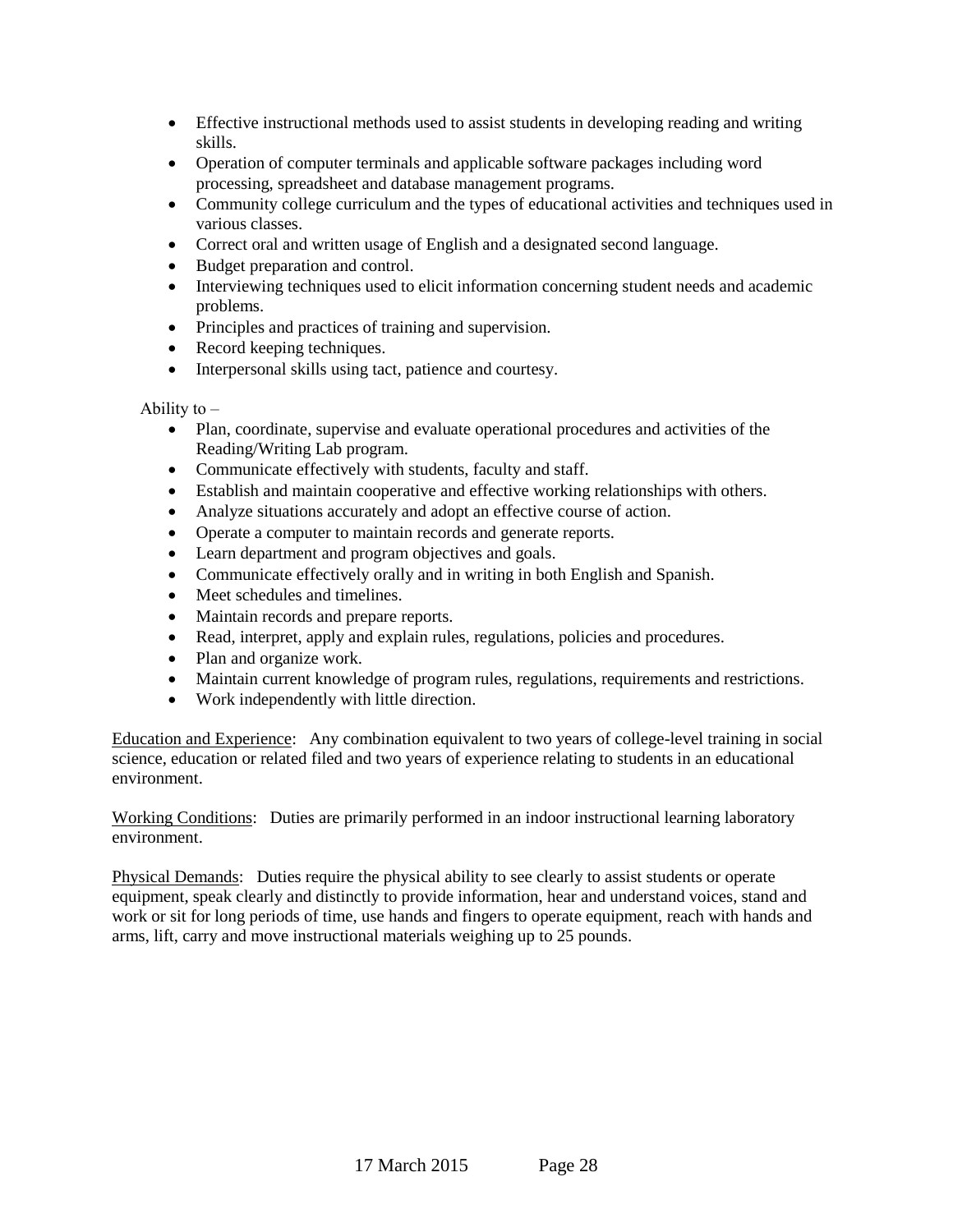### Exhibit L: Current Position: Learning Support Services Coordinator (July 2010)

Basic Function: Under the direction of the Area Administrator or assigned supervisor, the Coordinator for Learning Services Support is responsible for the operation of the Tutoring Center and the successful delivery of the tutoring services. This position performs a wide variety of functions with respect to tutoring services including, but not limited to, developing and monitoring the Tutoring Center annual budget expenditure; hiring, supervising and evaluating the performance of tutors; developing tutoring programs together with instructors in various disciplines; managing the daily operation of the Tutoring Center; preparing reports on a regular basis; and conferring with program participants. The Coordinator for Learning Services Support is also responsible for coordinating the tutoring services at extended campuses. The Learning Services Coordinator must collaborate effectively with faculty members in order to provide the proper tutoring support. The position requires hands-on tutoring experience along with the ability to organize and manage a team of tutors.

#### Representative Duties:

- Coordinate and communicate with Dean of Technology & Learning Services, Learning and Tutoring Specialist, counselors, and other support staff to define the degree and nature of academic support services to be provided to all students. The scope includes both the main campus as well as the three extended campuses.
- Coordinate supportive/assistive learning and tutoring services to individual students and to campus-wide programs and activities including the LRNA 800 non-credit Supervised Tutoring and the support of the student learning outcomes (SLOs).
- Supervise the day-to-day operations and maintenance of a major campus tutorial center. Assure availability of necessary materials and maintain an appropriate learning environment; establish and monitor tutoring schedules to optimize tutor availability and student participation.
- Establish tutorial program standards, policies and procedures; facilitate communications between counselors, student tutors and instructors; discuss issues within the tutorial program and advise staff concerning solutions.
- Recruit, screen, select, train, assign, evaluate, discipline, promote and terminate tutors; verify employment eligibility as required by federal and State laws and check with applicant references; train and supervise work study students assigned to Tutorial Center.
- Communicate with counselors and various program managers in Financial Aid, Extended Opportunity Program & Services, Disabled Student Programs & Services, student services and related areas to coordinate activities, maintain current knowledge of program and academic requirements, and resolve problems and issues.
- Provide information concerning Tutorial activities and services available. Receive requests for special reports and modify existing computer program to tabulate needed results; receive and respond to survey requests from other educational institutions.
- Meet and confer with Reading and Writing Facilitators and English department faculty; establish and implement program standards, policies and procedures.
- Prepare and maintain records of students tutored in all programs including LRNA 800; tabulate and report time of students in special programs; monitor absences; operate a computer to input and tabulate attendance for various reports; establish files for individual students.
- Prepare and maintain records related to program budgets; prepare State funding reports and distribute as appropriate; prepare periodic and ad hoc reports to program participation and activities; monitor and verify expenditures; analyze budget and make recommendations.
- Meet with tutorial staff and sub-program staff to provide information concerning upcoming activities and events; orient new tutors concerning tutorial services program policies and procedures.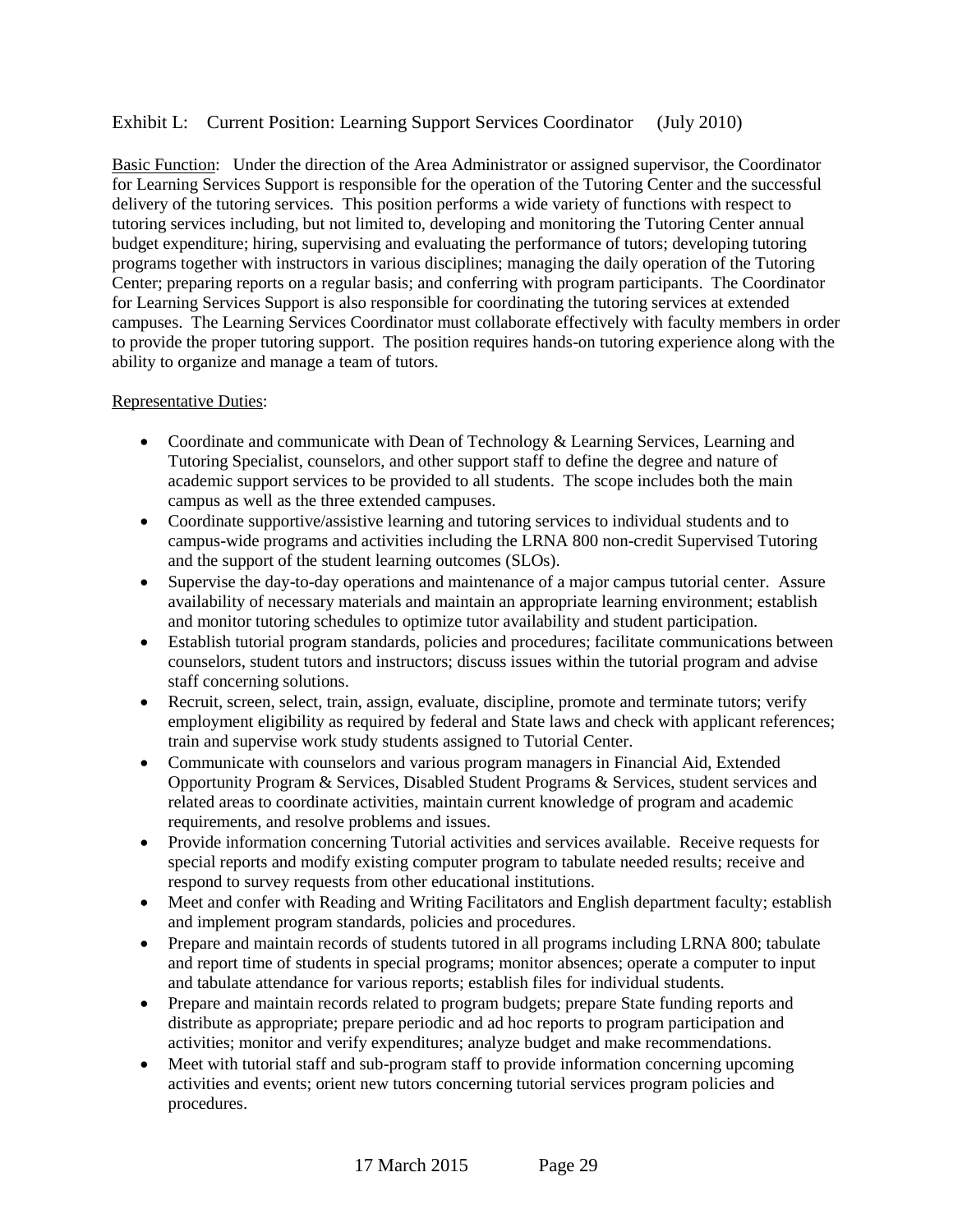- Evaluate tutorial program activities on a periodic basis; solicit feedback, recommendations and evaluations from faculty members relevant to the program and tutors; propose and implement changes to the program as needed.
- Conduct workshops to assist students in developing study skills, library use and other areas which facilitate student success; conduct tours and student orientations as required.
- Prepare and submit Apprentice Tutor payroll information to the Human Resources Office; identify tutor pay range assignment and pay adjustments.
- Operate, demonstrate and assure proper operation of lab equipment, including computer software to increase productivity of tutors and retention level of students.
- Participate in the review, selection and adaptation of instructional materials for the Tutorial Center.
- Meet and confer with the Head Tutors and students to resolve specific problems; determine appropriate writing tutors and schedule tutoring time; orient new tutors concerning policies and procedures.
- Assist Library personnel when needed.
- Assist math students with assignments from both traditional classroom sections and mat lab computer-assisted instruction.
- Assist students with various software and hardware related questions.
- Install, configure, and maintain computer application software for Tutoring Center.
- Assist Learning Services in the development and implementation of goals, objectives, policies, and priorities for the lab.
- Serve on departmental/college committees.
- Demonstrate sensitivity to and understanding of diverse academic, socio-economic, cultural, disability, and ethnic backgrounds of community college students.
- Coordinate conversational classes for second language students.
- Coordinate test proctoring with students and instructors.
- Perform other related duties as assigned.

Knowledge and Abilities: The knowledge of the Coordinator for Learning Services Support needs to evolve with the advancement of information technology. Current the following knowledge is required.

Knowledge of  $-$ 

- Project management, including principles, practices and procedures of.
- Philosophy and objectives of tutorial services.
- Principles and practices of training and supervision.
- Effective tutoring methods and techniques.
- Operation of computer terminals and applicable software including word processing, spreadsheet and database management programs.
- Community college curriculum and the types of educational activities and techniques used in various classes.
- Correct oral and written usage of English and a designated second language.
- Budget preparing and control.
- Interviewing techniques used to elicit information concerning student needs and academic problems.
- Record keeping techniques.
- Interpersonal skills using tact, patience and courtesy.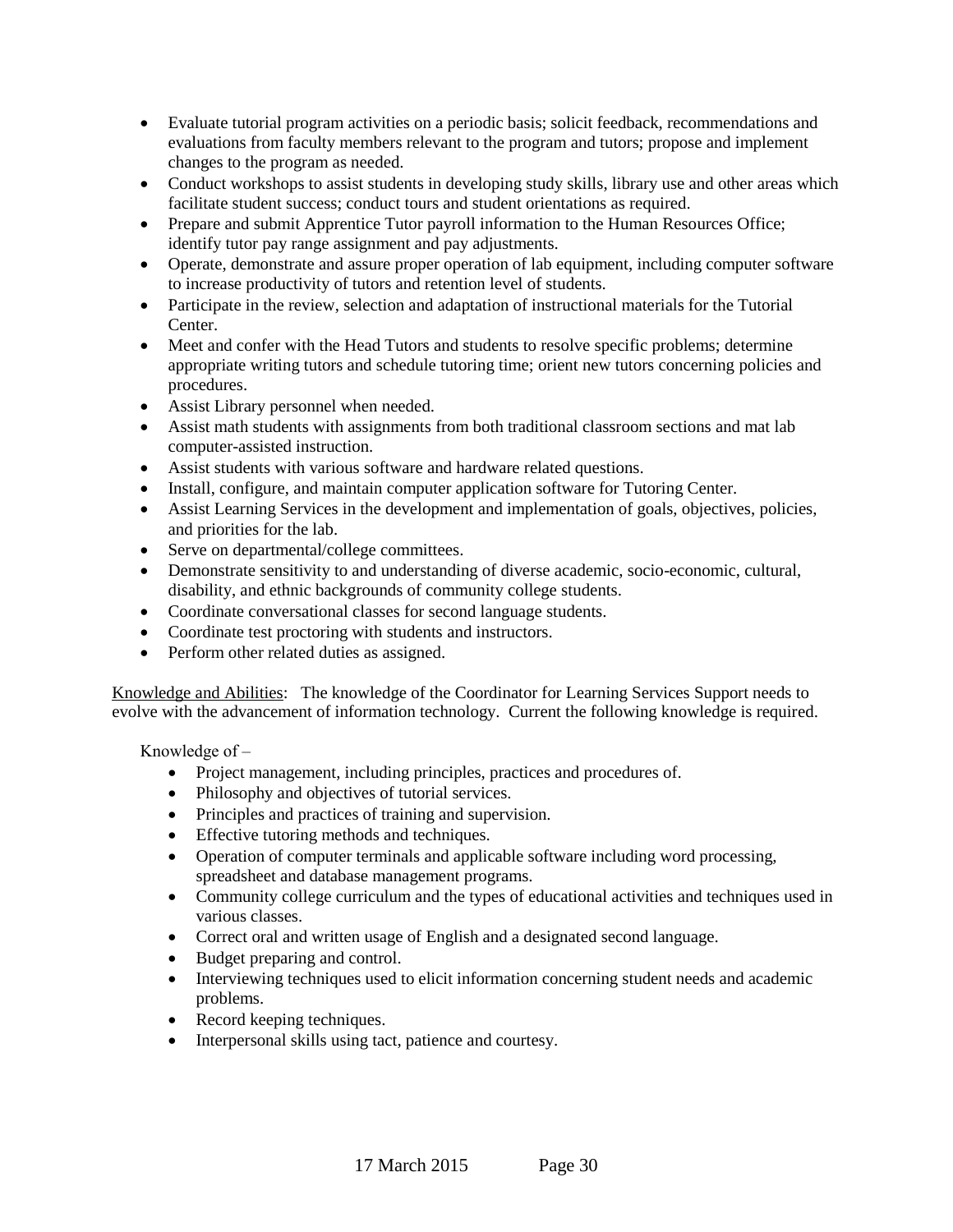Ability to  $-$ 

- Plan, coordinate, implement, and evaluate procedures and activities of assigned services.
- Analyze situations accurately and adopt an effective course of action.
- Learn department and program objectives and goals.
- Communicate effectively orally and in writing in both English and designated second language.
- Maintain records and prepare reports.
- Read, interpret, apply and explain rules, regulations, policies and procedures.
- Maintain current knowledge of program rules, regulations, requirements, and restrictions.
- Meet schedules and deadlines. Work independently and under time pressure to provide required results within designated timelines.
- Supervise and evaluate the performance of assigned staff; provide technical guidance to them; plan and organize work; track work progress and quality.
- Plan expenditures for Tutoring Center operations.
- Read, interpret, apply and explain codes, rules, regulations, policies and procedures.
- Work cooperatively with others. Communicate effectively both orally and in writing with a diverse user base, including students with disabilities.
- Maintain sensitivity to and understanding of the diverse academic, socio-economic, cultural, disability and ethnic backgrounds of community college students.

Education and Experience: Any combination equivalent to associate degree in social science, education or related field and two years of relevant experience, or a bachelor's degree in psychology, social work, education, or a related field.

License and Other Requirements: Valid California driver's license.

Working Conditions: Duties are primarily performed in an indoor instructional learning services tutoring center environment.

Physical Demands: Duty requires the physical ability to see clearly to assist students or operate equipment; speak clearly and distinctly to provide information, hear and understand voices, stand and walk or sit for extended periods of time; use hands and fingers to operate equipment; reach with hands and arms, lift, carry and move instructional materials weighing up to 25 pounds.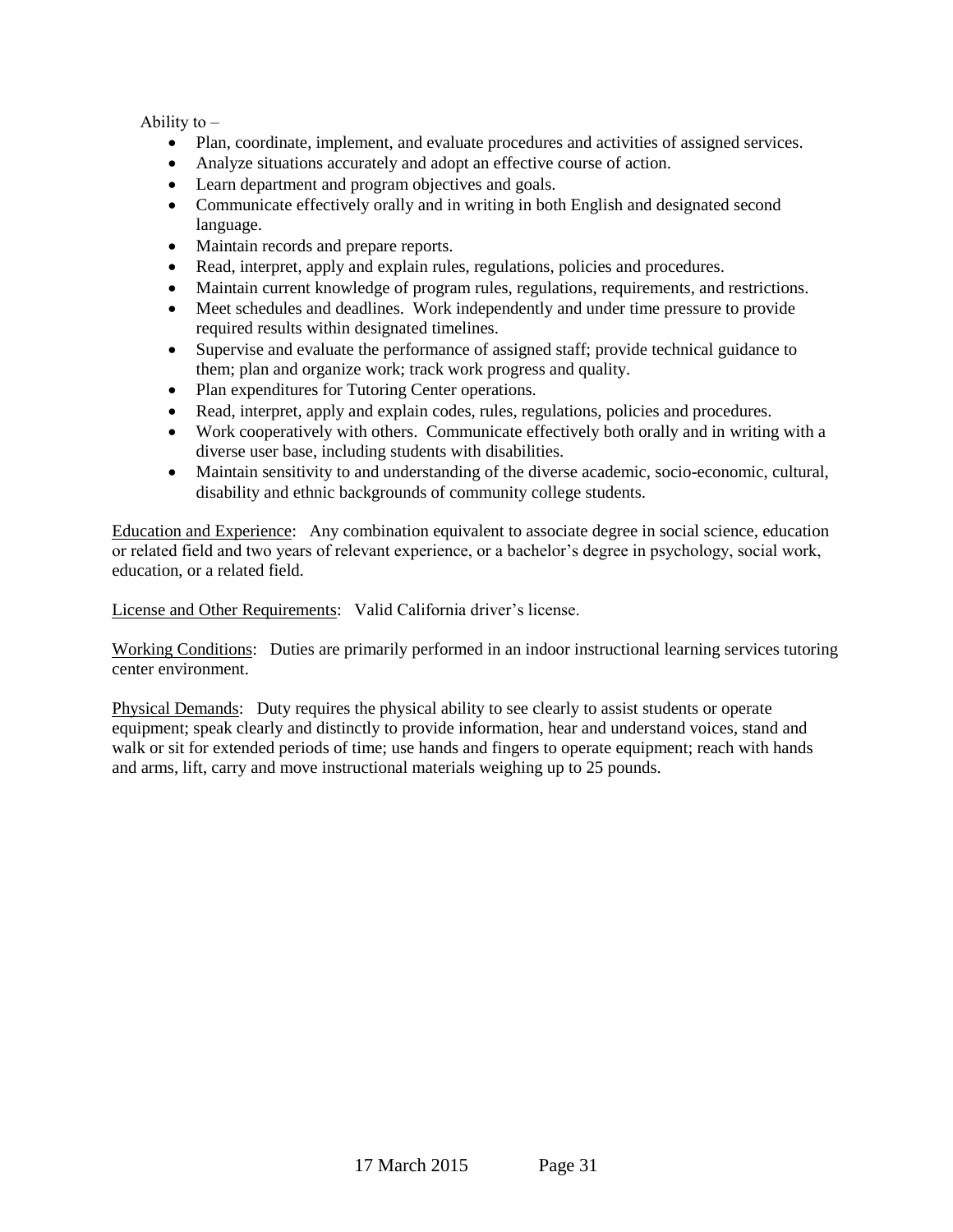## Exhibit M: Current Position: Staff Secretary II (July 2010)

Basic Function: Under the supervision of an assigned area Administrator, perform a variety of secretarial support functions for members of an instructional division, including departments and programs within the division, and associated staff and students, and perform related duties as required or assigned. Plan, organize and coordinate the day-to-day operation of an assigned instructional division, department or program office in such a manner as to enhance and promote its overall efficiency and effectiveness; serve as secretary and as a liaison between the Administrator, Department Chairs, Program Coordinators, other academic and support staff, students, other college representatives, and the public; coordinate communications in the timely flow of paperwork; process materials not requiring the attention of the Administrator, Department Chair, or Program Coordinators; prepare financial and statistical reports and other documents using automated equipment.

Distinguishing Characteristics: This classification provides primary office secretarial assistance and support for an instructional division, and should work independently to coordinate office services and activities with minimal direction.

#### Representative Duties:

- Provide support of administrative and technical detail; resolve problems within the division, departments, and programs that do not require approval of management; orient assigned academic and classified staff to policies and procedures of assigned areas and of the College.
- Review directives and correspondence from other College division, departments and programs, assess impact, ascertain required actions or changes and confer with the area Administrator and/or other assigned instructional staff to obtain data, indications of probable conclusions, and projected completion dates.
- Serve as liaison between/among division, departments and programs, and various College services to accomplish tasks and resolve procedural and/or documentation problems; work with designated supervisor to determine appropriate actions or changes to existing policies and procedures; establish and revise work priorities or independently assure the timely completion of assignments.
- Coordinate, organize, monitor and process the paper/work flow of the division, departments, or programs assigned; analyze, organize and facilitate office operations and procedures in a manner consistent with College policies and procedures.
- Evaluate office production, revise procedures or devise new forms to improve efficiently of workflow; plan office activities and work projects and assign student workers or clerical assistants to carry out and complete specific projects and duties when available.
- Learn and understand the logistics and instructional basis of assigned instructional division, departments and programs; maintain accurate and up-to-date information regarding assigned instructional division, departments and programs, schedules, staff, activities, classes, room assignments, and other college and District program and services; assist in preparing the class schedule; schedule classroom and facility use as required.
- Enter and retrieve data; obtains, input correctly and formulate schedule information; generate periodic computer reports; obtain reports involving student and other information.
- Using the current college catalog and schedule as references, provide oral and written information to students, staff, other colleges and the general public concerning course offerings, registration, College standards and student support services; refer specific program inquiries to appropriate personnel.
- Serve as receptionist/front desk contact for division, departments and programs as assigned; establish and maintain positive staff and public relations; receive telephone calls and greet office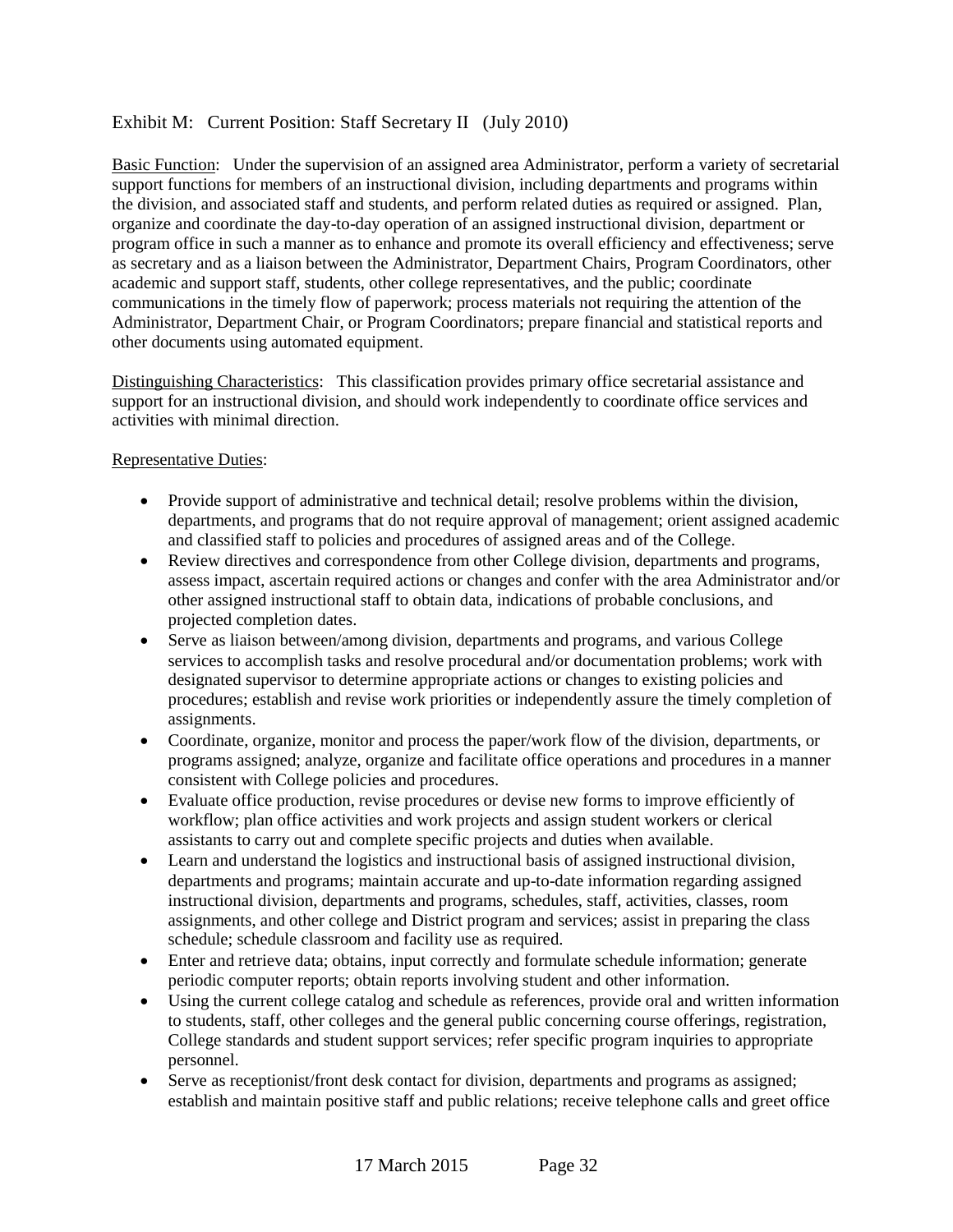visitors; provide detailed information requiring judgment and knowledge of pertinent programs and functions; receive verbal or telephone absence requests for academic or classified staff and post notices for students; ascertain the need for substitute staff; contact and secure substitutes as needed.

- Maintain records of expenditures and budget balances; compile and consolidate information to prepare budgets, timekeeping and other fiscal reports; independently analyze data and prepare and maintain financial, statistical and narrative data, records and reports as assigned; contact the area Administrator, appropriate department and program staff to assure accurate and timely receipt or submission of data required.
- Receive, screen, post, copy and distribute all e-mail as appropriate; receive, sort, screen and distribute US and inter-district mail.
- Determine need and prepare work orders pertaining to unexpected emergencies, facility needs and routine requirements; order, receive, store and issue office supplies; assure proper operation of computers, peripherals and other office equipment; request service and repairs as needed.
- Compose, type, format, proofread, revise, generate, duplicate and distribute correspondence, reports, lists, summaries, contracts, forms, requisitions and other items to College offices, public agencies or other appropriate recipients.
- Establish and maintain inter-related filing systems containing financial, statistical and student information; maintain confidentiality of sensitive information as appropriate; create and maintain a variety of automated and manual records and reports as required.
- Maintain calendars and schedules of appointments, meetings and conferences as assigned; may arrange transportation and hotel accommodations and process required documentation; arrange and attend meetings and conferences as assigned; prepare agendas and background materials.
- Train, supervise, direct and prioritize work activities of temporary, hourly or student office assistants as assigned; provide evaluation input to assigned supervisor for performance appraisals of office assistants as required.
- Post notices for instructors and prepare textbook orders.
- Participate in special projects and events involving the instructional division, departments, and programs as assigned.
- Coordinate all faculty evaluations and ensure that applicable documentation is submitted to the Office of the Vice-President for Academic Services.
- Perform other related duties as assigned.

### Knowledge and Abilities:

Knowledge of  $-$ 

- Modern office practices, procedures and equipment including a word processor and a personal or online computer and appropriate software; letter and report writing; financial and statistical record keeping principles and practices, receptionist and telephone techniques and etiquette.
- Research methods and techniques.
- Electronic telephone systems.
- Office management techniques.
- Correct English usage, spelling, grammar, punctuation and composition.
- Basic math
- Oral and written communication skills.
- Interpersonal skills using tact, patience and courtesy.
- Basic functions, procedures and programs of an educational institution.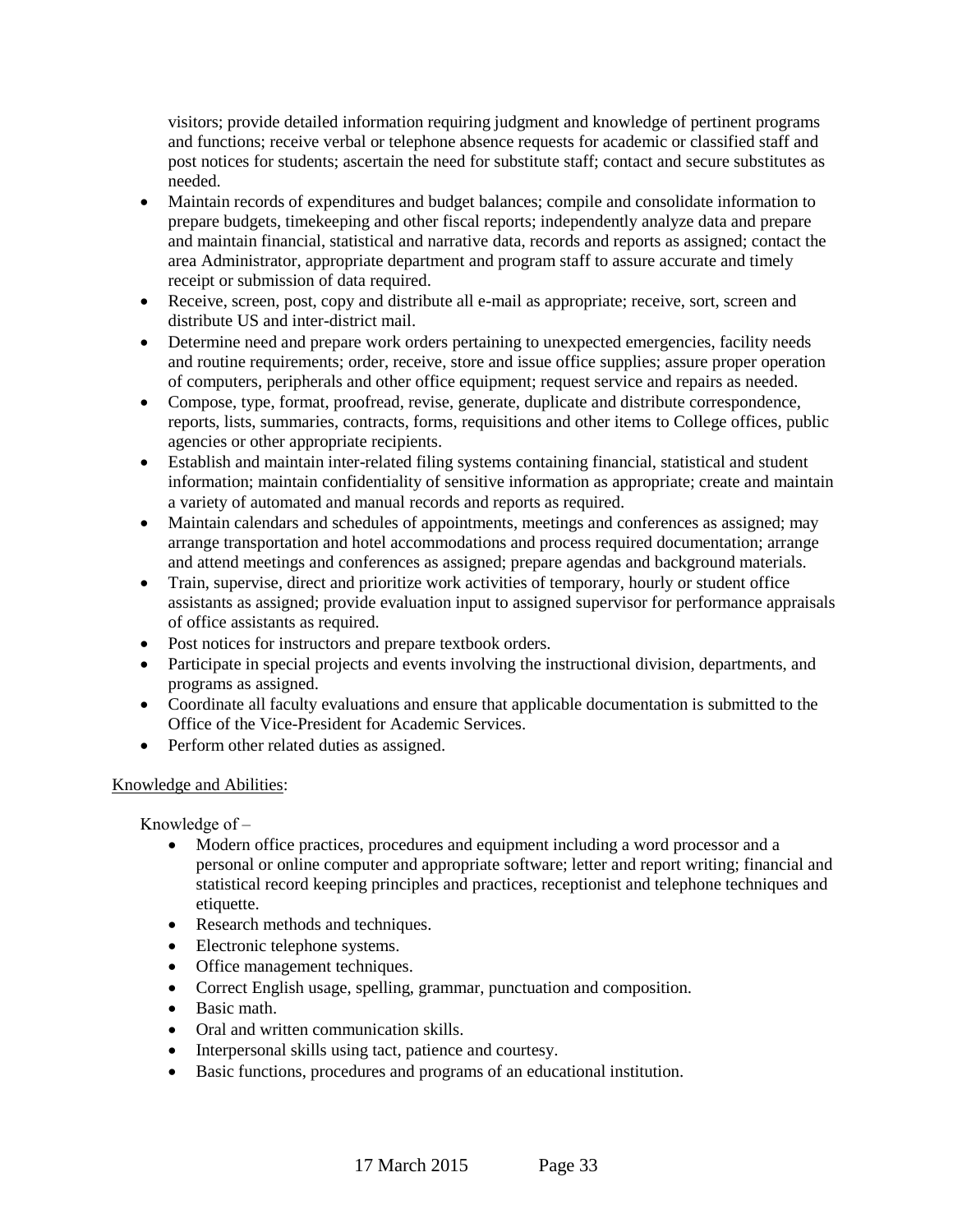Ability to  $-$ 

- Read, interpret, apply and explain College and division policies, procedures and regulations, directives and reports.
- Compile information and compose routine reports, business correspondence and procedure manuals using correct English usage, grammar, spelling, punctuation and vocabulary.
- Perform multiple projects concurrently and meet fluctuating deadlines.
- Effectively present information in person or on the telephone.
- Learn quickly and apply procedures of assigned functions.
- Operate a microcomputer with electronic mail, scheduling, word processing, database management and spreadsheet applications software.
- Operate other office equipment such as a typewriter, copier, calculator, electronic telephone system, voice mail and facsimile machine.
- Operate an electronic keyboard at 45 words per minute.
- Type, format, proofread, duplicate and distribute documents and other written materials.
- Train and provide work direction to others.
- Establish, review and revise work priorities effectively.
- Meet demanding schedules and multiple and conflicting timelines.
- Prepare and maintain accurate statistical and financial records.
- Plan, organize and schedule work.
- Establish and maintain effective and cooperative working relationships with others.
- Work confidentially with discretion.
- Relate effectively with people of varied academic, cultural and socio-economic background using tact, diplomacy and courtesy.
- Complete work with many interruptions.
- Work effectively and independently with minimal supervision.
- Perform assigned work with speed and accuracy.
- Exercise good judgment and discretion in analyzing and resolving confidential, difficult and sensitive situations.

Education and Experience: Any combination equivalent to: graduation from high school including or supplemented by course work in secretarial science and two years of increasingly responsible secretarial or office coordination experience, involving the operation of microcomputers using word processing, spreadsheet and database management applications software.

Working Conditions: Work is typically performed in a community college instructional division office environment subject to continual interruptions. The work environment is sometimes noisy.

Physical Demands: Employees in this class regularly sit for long periods of time, use hands and fingers to operate an electronic keyboard or other office machines, reach with hands and arms, stoop or kneel or crouch to file, speak clearly and distinctly to answer telephones and print and operate office machines, and life, carry and/or move objects weighing up to 10 pounds. Incumbents frequently travel to other campus locations to attend meetings or to pick up or deliver materials.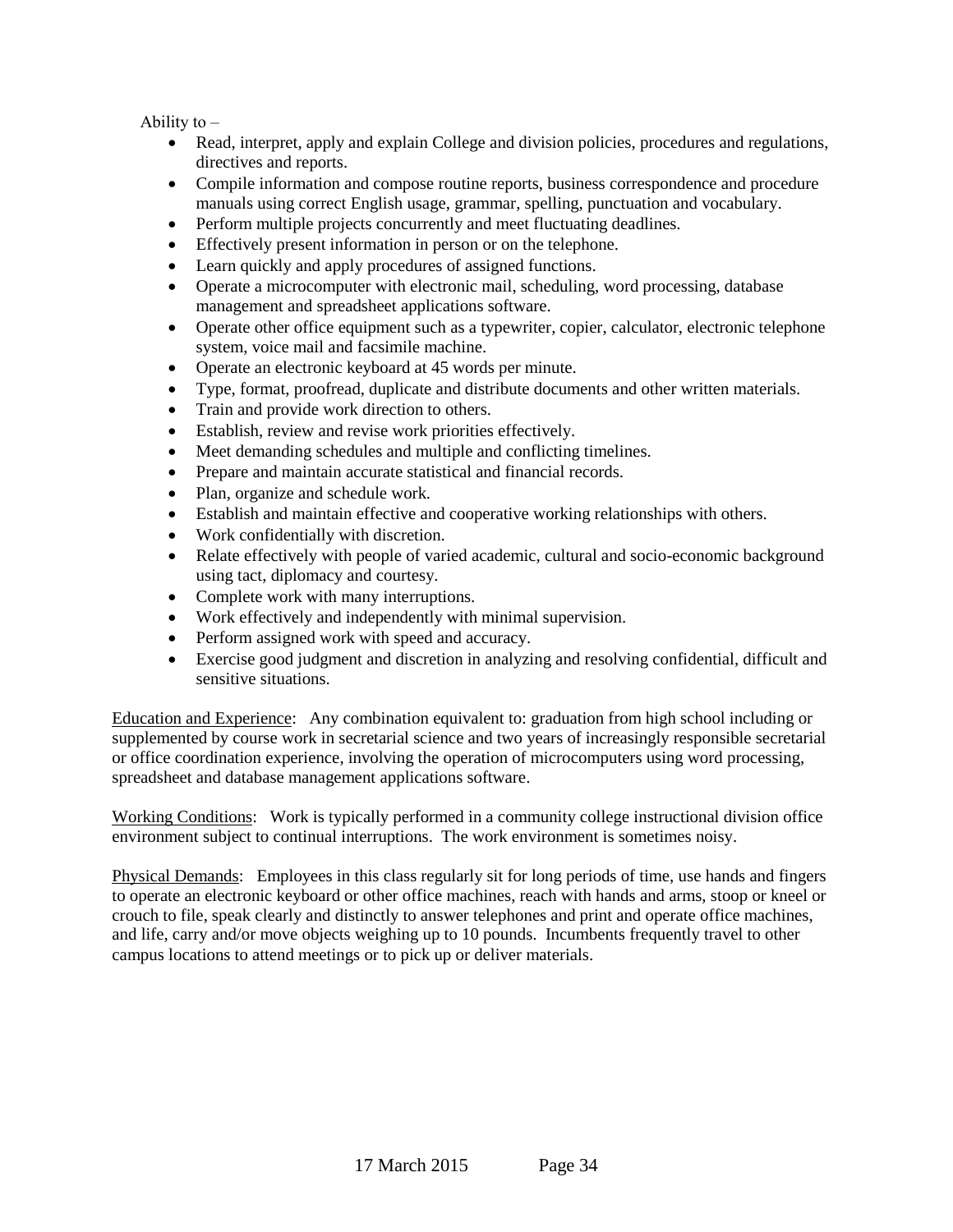# Exhibit N: Representative Duties Chart

# Learning Services Department Reorganization Plan **Representative Duties Grid**

| <b>Representative Duties</b>                                                                                                                                                                                                                                                                                                                                                                                                                                 | Language<br>Lab<br>Coordinator | Reading/<br>Writing Lab<br>Coordinator | Learning<br>Support<br>Services<br>Coordinator | Reading/<br>Writing Lab<br>Tutorial<br>Specialist | Math Lab<br>Instructional<br>Specialist | Learning<br>Services<br>Specialist | Computer<br>Lab<br>Assistant | <b>Tutors</b> |
|--------------------------------------------------------------------------------------------------------------------------------------------------------------------------------------------------------------------------------------------------------------------------------------------------------------------------------------------------------------------------------------------------------------------------------------------------------------|--------------------------------|----------------------------------------|------------------------------------------------|---------------------------------------------------|-----------------------------------------|------------------------------------|------------------------------|---------------|
| Supervise the day-to-day operations and<br>maintenance of the ______ Lab; assure availability of<br>necessary materials and maintain an appropriate<br>learning environment; establish and monitor lab<br>schedules to optimize tutor availability and student<br>participation.                                                                                                                                                                             | $\checkmark$                   |                                        |                                                |                                                   |                                         |                                    |                              |               |
| Recruit, screen, select, train, assign, evaluate,<br>discipline, schedule, promote and terminate tutors;<br>verify employment eligibility as required by federal<br>and State laws and check with applicant references;<br>train and supervise work study students assigned to<br>the ______ Lab; prepare and submit Apprentice tutor<br>payroll information to the Human Resources Office;<br>determine tutor pay range assignments and pay<br>adjustments. | $\checkmark$                   |                                        |                                                |                                                   | ✓                                       |                                    |                              |               |
| Meet and confer with ____ Coordinator/ Facilitator<br>and __ department faculty; establish and<br>implement program standards, policies and<br>procedures. Provide instruction to faculty on ____<br>Lab software programs.                                                                                                                                                                                                                                  |                                |                                        |                                                |                                                   |                                         |                                    |                              |               |
| Prepare and maintain records of student lab usage;<br>tabulate and report time of students in special<br>programs; operate a computer to input and tabulate<br>attendance for various reports; establish files for<br>individual students.                                                                                                                                                                                                                   |                                |                                        |                                                |                                                   |                                         |                                    |                              |               |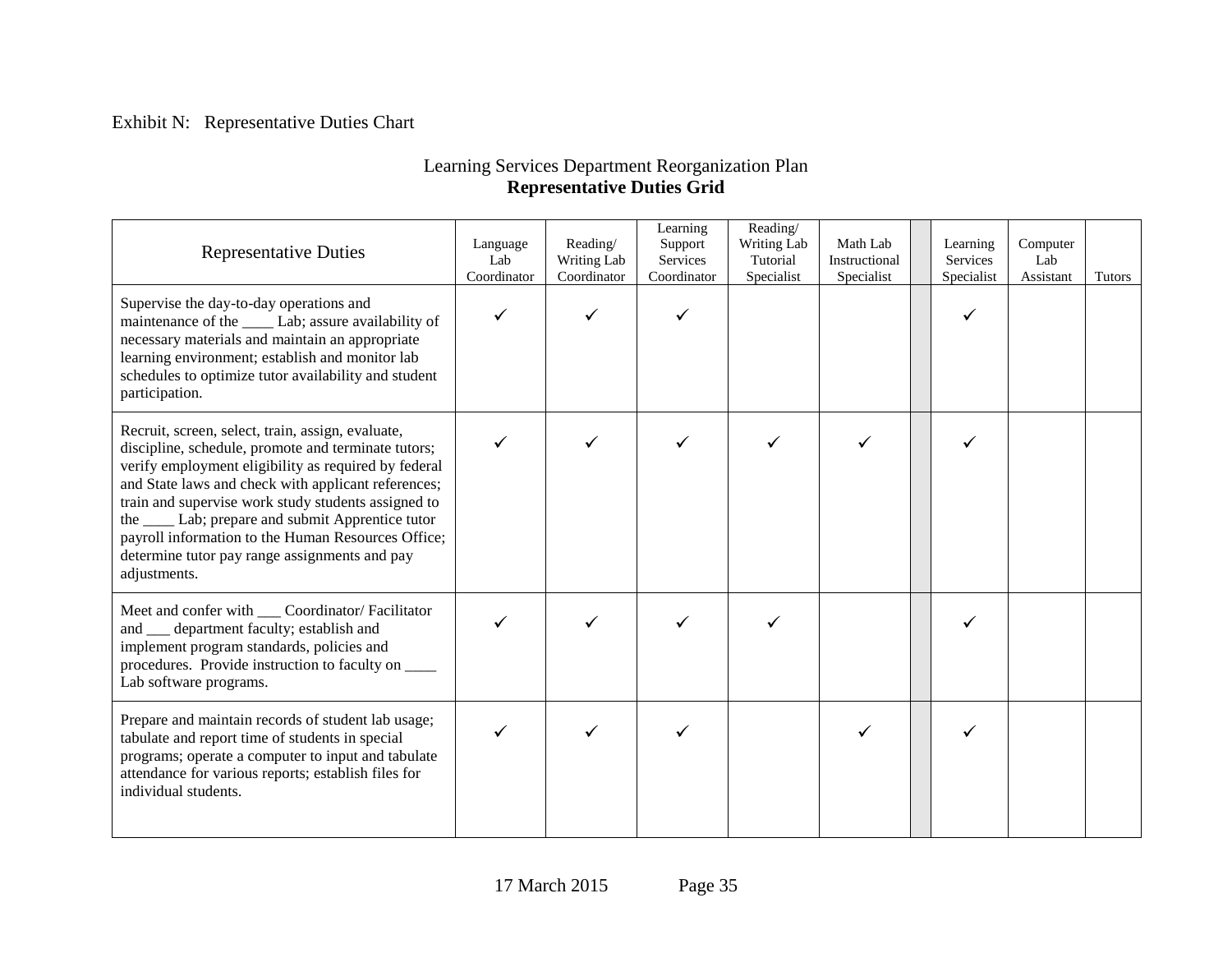| <b>Representative Duties</b>                                                                                                                                                                                                                                                                                                                                                                                                                                              | Language<br>Lab<br>Coordinator | Reading/<br>Writing Lab<br>Coordinator | Learning<br>Support<br>Services<br>Coordinator | Reading/<br>Writing Lab<br>Tutorial<br>Specialist | Math Lab<br>Instructional<br>Specialist | Learning<br>Services<br>Specialist | Computer<br>Lab<br>Assistant | <b>Tutors</b> |
|---------------------------------------------------------------------------------------------------------------------------------------------------------------------------------------------------------------------------------------------------------------------------------------------------------------------------------------------------------------------------------------------------------------------------------------------------------------------------|--------------------------------|----------------------------------------|------------------------------------------------|---------------------------------------------------|-----------------------------------------|------------------------------------|------------------------------|---------------|
| Prepare and maintain the _____ Lab budget; monitor<br>and verify expenditures; process time sheets;<br>analyze budget and make recommendations.                                                                                                                                                                                                                                                                                                                           | ✓                              |                                        | ✓                                              |                                                   |                                         | ✓                                  |                              |               |
| Participate in the review, selection, and adaptation<br>of instructional materials for the lab.                                                                                                                                                                                                                                                                                                                                                                           | ✓                              | ✓                                      | $\checkmark$                                   | ✓                                                 | ✓                                       | $\checkmark$                       |                              |               |
| Evaluate tutorial program on a periodic basis; solicit<br>feedback, recommendations and evaluations from<br>faculty members relevant to the program and tutors;<br>propose and implement changes to the program as<br>needed.                                                                                                                                                                                                                                             | ✓                              |                                        | ✓                                              |                                                   |                                         | ✓                                  |                              |               |
| Meet and confer with the Head Tutors and students<br>to resolve specific problems; determine appropriate<br>_ tutor and schedule tutoring time; orient new<br>tutors concerning policies and procedures.                                                                                                                                                                                                                                                                  |                                |                                        | ✓                                              |                                                   | ✓                                       | ✓                                  |                              |               |
| Communicate with a variety of District personnel in<br>Financial Aid, Extended Opportunity Programs &<br>Services, Disabled Students Programs & Services,<br>and others to provide information concerning lab<br>activities and services available; compose<br>correspondence; receive requests for special reports<br>and modify existing computer program to tabulate<br>needed results; receive and respond to survey<br>requests from other educational institutions. |                                | ✓                                      | ✓                                              |                                                   |                                         | ✓                                  |                              |               |
| Orient new tutors and work study students<br>concerning policies and procedures. Also, in charge<br>of recruiting, interviewing, and hiring tutors.<br>Moreover, provide instruction to them on _______ Lab<br>software programs. In addition, responsible on<br>scheduling, supervising and evaluating tutors and<br>work study students.                                                                                                                                | ✓                              |                                        |                                                |                                                   |                                         |                                    |                              |               |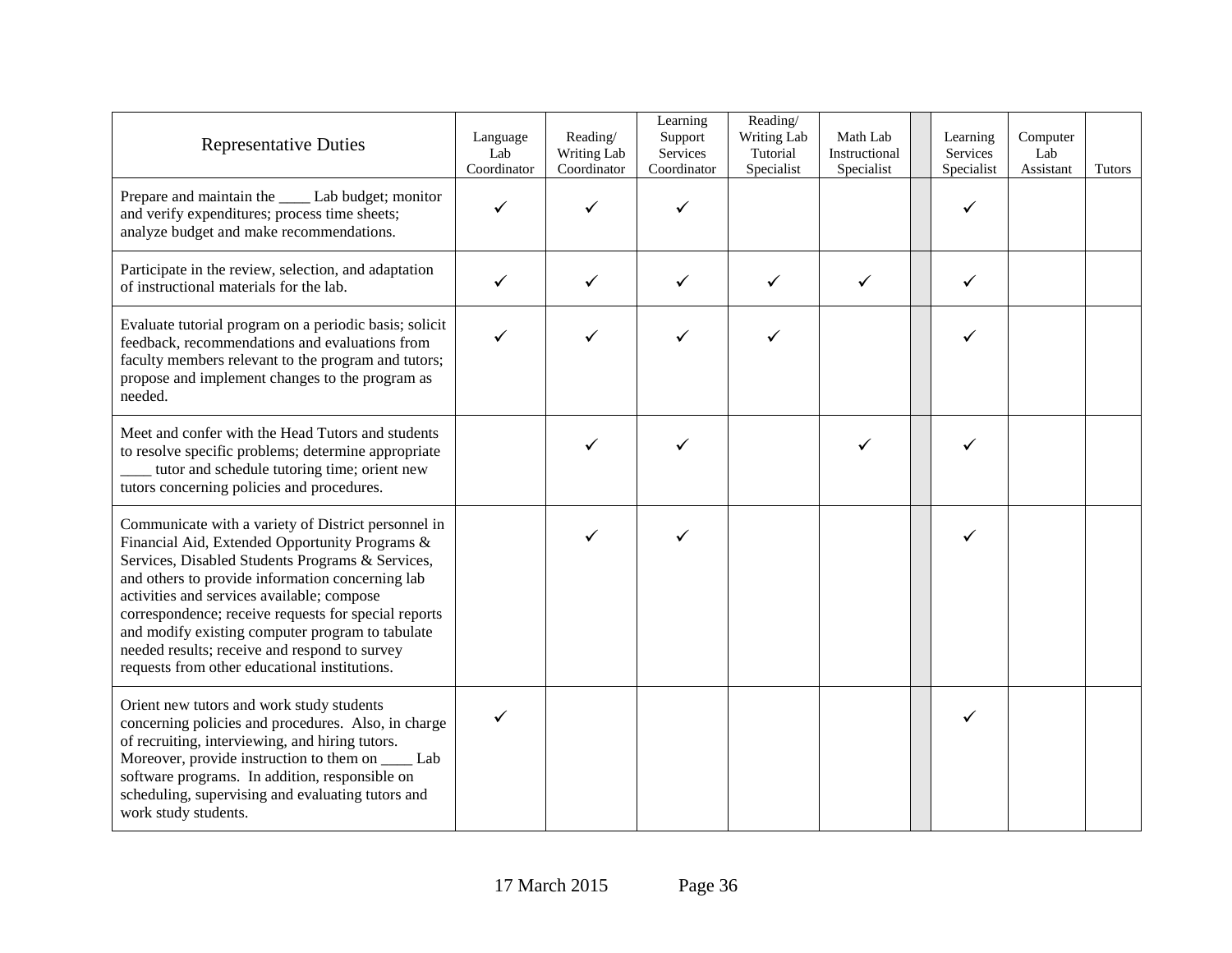| <b>Representative Duties</b>                                                                                                                                                                                                                                                                                                                 | Language<br>Lab<br>Coordinator | Reading/<br>Writing Lab<br>Coordinator | Learning<br>Support<br>Services<br>Coordinator | Reading/<br>Writing Lab<br>Tutorial<br>Specialist | Math Lab<br>Instructional<br>Specialist | Learning<br>Services<br>Specialist | Computer<br>Lab<br>Assistant | Tutors |
|----------------------------------------------------------------------------------------------------------------------------------------------------------------------------------------------------------------------------------------------------------------------------------------------------------------------------------------------|--------------------------------|----------------------------------------|------------------------------------------------|---------------------------------------------------|-----------------------------------------|------------------------------------|------------------------------|--------|
| Produce an informative newsletter, as needed, for<br>the campus community                                                                                                                                                                                                                                                                    |                                |                                        |                                                | ✓                                                 |                                         | n/a                                |                              |        |
| Operate, demonstrate and assure proper operation of<br>lab equipment including computer and printers, tape<br>players, copier and calculator.                                                                                                                                                                                                | $\checkmark$                   |                                        |                                                |                                                   |                                         |                                    |                              |        |
| Train and provide work direction and guidance to<br>assigned staff and student assistants. Monitor work<br>methods and progress; assign and review work and<br>participate in the selection of new personnel as<br>assigned.                                                                                                                 | ✓                              |                                        |                                                |                                                   |                                         | ✓                                  |                              |        |
| Schedule and conduct lab tours and travel to other<br>locations to evaluate lab operations.                                                                                                                                                                                                                                                  | $\checkmark$                   | $\checkmark$                           |                                                |                                                   |                                         | n/a                                | n/a                          |        |
| Assist Library personnel as needed.                                                                                                                                                                                                                                                                                                          | $\checkmark$                   | $\checkmark$                           |                                                |                                                   |                                         | n/a                                | n/a                          |        |
| Coordinate and communicate with Dean of<br>Technology & Learning Services, Learning and<br>Tutoring Specialist, counselors, and other support<br>staff to define the degree and nature of academic<br>support services to be provided to all students. The<br>scope includes both the main campus as well as the<br>three extended campuses. |                                |                                        |                                                |                                                   |                                         | ✓                                  |                              |        |
| Coordinate supportive/assistive learning and<br>tutoring services to individual students and to<br>campus-wide programs and activities including the<br>LRNA 800 non-credit Supervised Tutoring and the<br>support of the student learning outcomes (SLOs).                                                                                  |                                |                                        | ✓                                              |                                                   |                                         | ✓                                  |                              |        |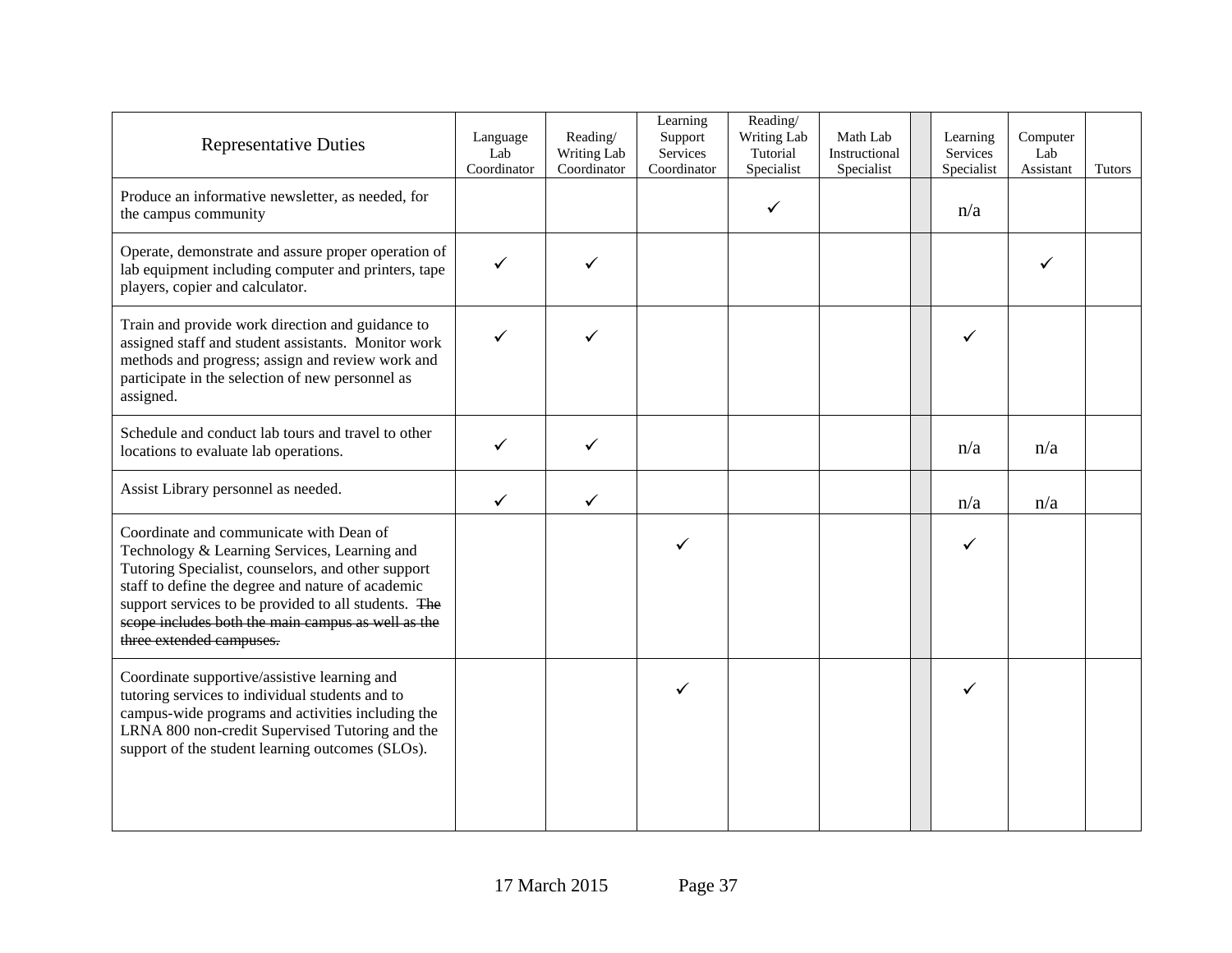| <b>Representative Duties</b>                                                                                                                                                                                                                                             | Language<br>Lab<br>Coordinator | Reading/<br>Writing Lab<br>Coordinator | Learning<br>Support<br>Services<br>Coordinator | Reading/<br>Writing Lab<br>Tutorial<br>Specialist | Math Lab<br>Instructional<br>Specialist | Learning<br>Services<br>Specialist | Computer<br>Lab<br>Assistant | <b>Tutors</b> |
|--------------------------------------------------------------------------------------------------------------------------------------------------------------------------------------------------------------------------------------------------------------------------|--------------------------------|----------------------------------------|------------------------------------------------|---------------------------------------------------|-----------------------------------------|------------------------------------|------------------------------|---------------|
| Provide information concerning Tutorial activities<br>and services available. Receive requests for special<br>reports and modify existing computer program to<br>tabulate needed results; receive and respond to<br>survey requests from other educational institutions. |                                |                                        | ✓                                              |                                                   |                                         | ✓                                  |                              |               |
| Conduct workshops to assist students in developing<br>study skills, library use and other areas which<br>facilitate student success; conduct tours and student<br>orientations as required.                                                                              |                                |                                        |                                                |                                                   |                                         |                                    |                              |               |
| Assist students with various software and hardware<br>related questions.                                                                                                                                                                                                 |                                |                                        |                                                |                                                   | ✓                                       |                                    |                              |               |
| Install, configure, and maintain computer<br>application software for Tutoring Center.                                                                                                                                                                                   |                                |                                        |                                                |                                                   | ✓                                       |                                    | ✓                            |               |
| Serve on departmental/college committees.                                                                                                                                                                                                                                |                                |                                        | ✓                                              |                                                   | ✓                                       | ✓                                  |                              |               |
| Coordinate conversational classes for second<br>language students.                                                                                                                                                                                                       |                                |                                        |                                                |                                                   |                                         | ✓                                  |                              |               |
| Coordinate test proctoring with students and<br>instructors.                                                                                                                                                                                                             |                                |                                        | ✓                                              |                                                   |                                         | ✓                                  |                              |               |
| Develop and maintain a tutor training program for<br>Reading.                                                                                                                                                                                                            |                                |                                        |                                                | $\checkmark$                                      |                                         | ✓                                  |                              |               |
| Responsible for helping tutors upgrade skills as<br>diagnosed on the senior tutor test.                                                                                                                                                                                  |                                |                                        |                                                | ✓                                                 |                                         | ✓                                  |                              |               |
| Assist in the arrangement, organization and<br>planning of staff and/or tutor meetings.                                                                                                                                                                                  |                                |                                        |                                                | ✓                                                 |                                         |                                    |                              |               |